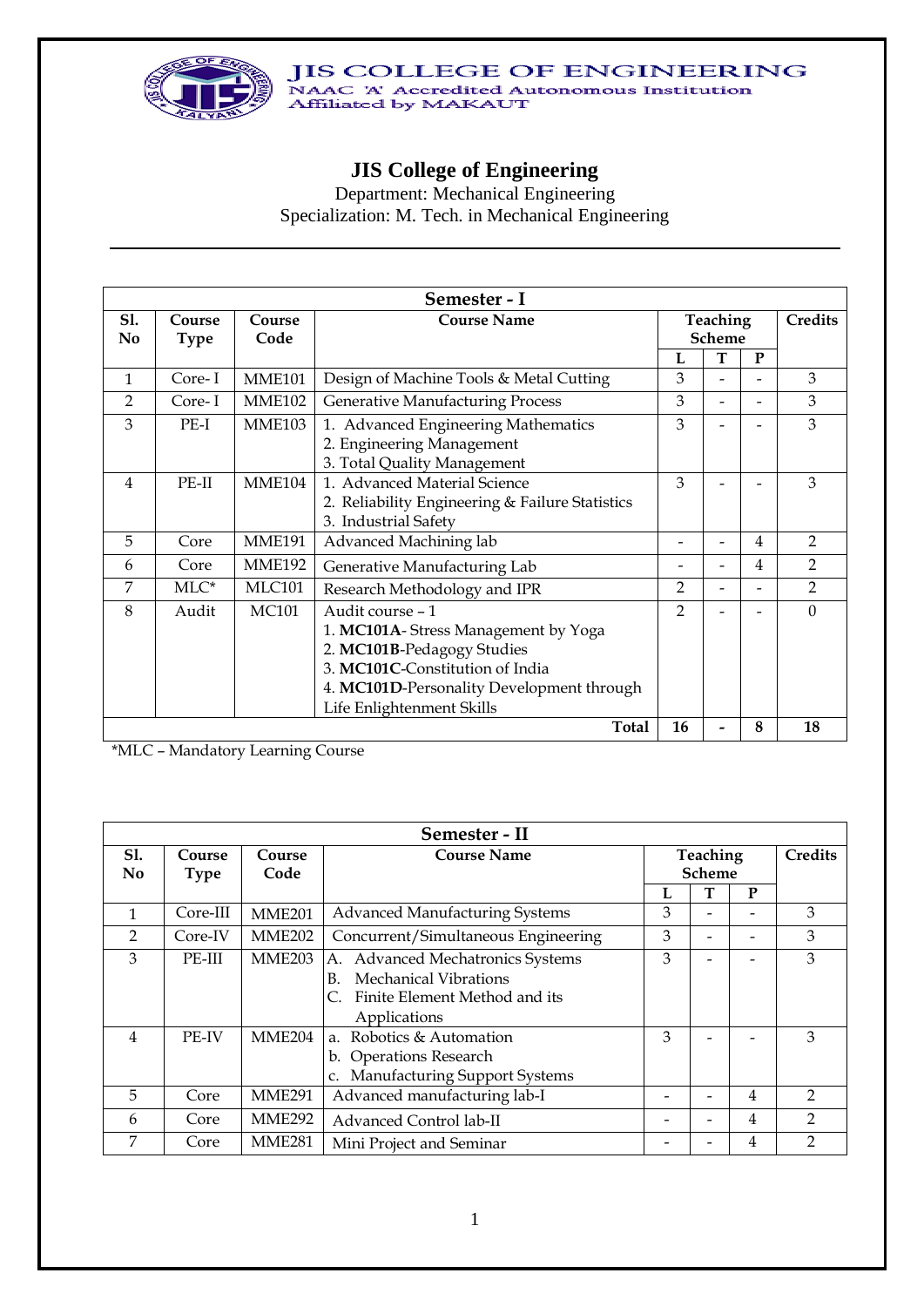

#### **JIS COLLEGE OF ENGINEERING** NAAC 'A' Accredited Autonomous Institution

Affiliated by MAKAUT

| Audit | <b>MC201</b> | Audit course – 2                     |    |  |  |
|-------|--------------|--------------------------------------|----|--|--|
|       |              | 1. MC201A-English for Research Paper |    |  |  |
|       |              | Writing                              |    |  |  |
|       |              | 2. MC201B-Disaster Management        |    |  |  |
|       |              | 3. MC201C-Sanskrit for Technical     |    |  |  |
|       |              | Knowledge                            |    |  |  |
|       |              | 4. MC201D-Value Education            |    |  |  |
|       |              | Total                                | 14 |  |  |

|                | Semester - III |               |                                  |          |               |    |                |
|----------------|----------------|---------------|----------------------------------|----------|---------------|----|----------------|
| <b>S1.</b>     | Course         | Course        | <b>Course Name</b>               | Teaching |               |    | <b>Credits</b> |
| N <sub>0</sub> | <b>Type</b>    | Code          |                                  |          | <b>Scheme</b> |    |                |
|                |                |               |                                  |          |               | P  |                |
|                | $PE-V$         | <b>MME301</b> | 1. Reverse Engineering           | 3        |               |    | 3              |
|                |                |               | 2. Supply Chain Management       |          |               |    |                |
|                |                |               | 3. Project management            |          |               |    |                |
| C              | OE.            | MME302        | 1. Tribology and Terrotechnology | 3        |               |    | 3              |
|                |                |               | 2. Cryogenic Engineering         |          |               |    |                |
|                |                |               | 3. NanoTechnology and Nano-      |          |               |    |                |
|                |                |               | Materials                        |          |               |    |                |
| 3              | Dissertation   | <b>MME381</b> | Dissertation Phase - I           |          |               | 20 | 10             |
|                |                |               | <b>Total</b>                     | 6        |               | 20 | 16             |

|     | Semester - IV                          |                |                         |  |   |                          |    |  |  |
|-----|----------------------------------------|----------------|-------------------------|--|---|--------------------------|----|--|--|
| S1. | <b>Course Name</b><br>Course<br>Course |                |                         |  |   | <b>Teaching Scheme</b>   |    |  |  |
| No  | Type                                   | Code           |                         |  |   | m                        |    |  |  |
|     | Dissertation                           | <b>MME 481</b> | Dissertation Phase - II |  | - | -                        | 32 |  |  |
|     |                                        |                | <b>Total</b>            |  | - | $\overline{\phantom{0}}$ | 32 |  |  |

# **Total Credits for the Program = 18 + 18 +16 +16 = 68**

#### **Audit course Sem-1**

- 1. **MC101A** Stress Management by Yoga
- 2. **MC101B**-Pedagogy Studies
- 3. **MC101C**-Constitution of India
- 4. **MC101D**-Personality Development through Life Enlightenment Skills

#### **Audit course Sem-2**

.

- 1. **MC201A**-English for Research Paper Writing
- 2. **MC201B** Disaster Management
- 3. **MC201C**-Sanskrit for Technical Knowledge
- 4. **MC201D**-Value Education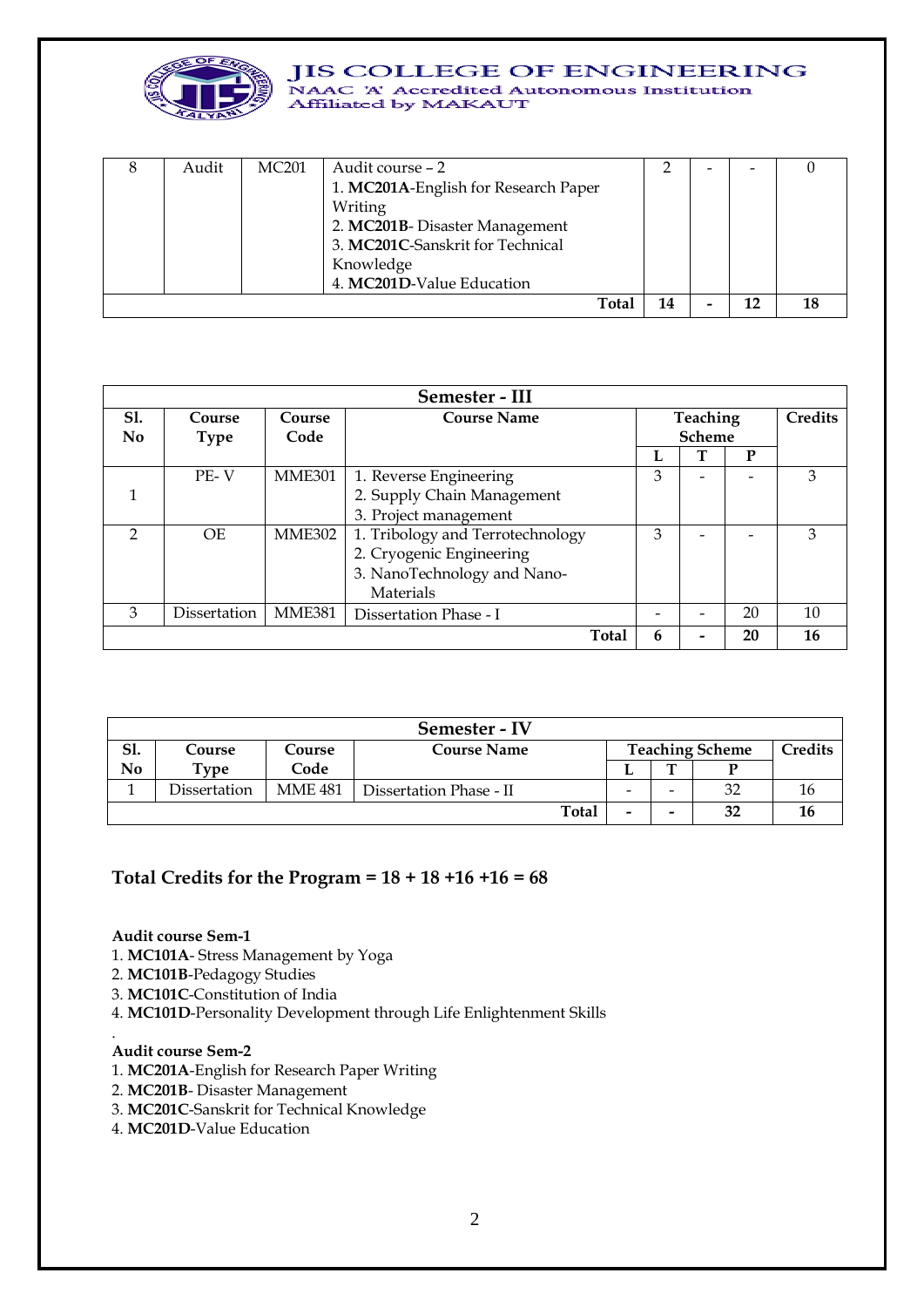

# **M. Tech. in Mechanical Engineering DETAILED SYLLABUS**

# **Semester – I**

**Course Name: Design of Machine Tools & Metal Cutting Course code: MME 101 Credit: 3-0-0 (3 credits) Course Outcomes:** After completing the course, students will be able to: CO1. Understand the concepts of tool life, machinability, wear, influence of heat. CO2. Design the jigs and fixtures required for machine tools. CO3. Analyze Speed, feed, depth of cut and their influence on surface roughness, CO4. Crate a numerical model of Metal removal rate, tool wear rate, machining time, energy, work done and heat distribution.

#### **Course Contents:**

| Design of Machine Tools:                                     |     |
|--------------------------------------------------------------|-----|
| Strength & Rigidity of Machine Tools Structures.             | 4L  |
| Analysis of Bearings, Slides & Guides.                       | ЗΙ. |
| Machine Tools Vibration.                                     | 4L  |
| Control Systems of Advanced (non-traditional) Machine Tools. | 3L  |

Theory of Metal Cutting:

Deformation of Metals, Mechanism of Chip formation,

Interrelationships of Tool Angles including concept of 'Master Line' Mechanism of Metal Cutting, Mechanics of Metal Cutting, Tool Failures, Newer Tool Materials, Surface Integrity, Economics of Machining, Fundamental aspects of Cutting Tool Design 16L

#### **Text books:**

1. Principles of Machine Tools by A. Bhattacharya and G. Sen, Central Book Agency, Kolkata.

- 2. Machine Tool, Vol I, II, III, IV by Acharkan, Mir Publishers.
- 3. M/C Tool & Metal Cutting is Dr. Amitabha Bhattacharyya's Book & Dr. A.B. Chattopadhyay's

#### **Reference Books:**

1. Fundamentals of Metal Cutting Machine Tools by G.Boothroyd, TMH.

- 2. Production Technology, HMT Publication, TMH.
- 3. Metal Cutting Theory & Practice by A.Bhattacharya, Central Book Publisher, Calcutta
- 4. Manufacturing Science by A.Ghosh and A.K.Mallik, Wiley Eastern.
- 5. Manufacturing Process by Maslov, Mir Publishers.

6.Principal of Machine Tool by G. Sen & A. B. Chattopadhyaty, New Central Book Agency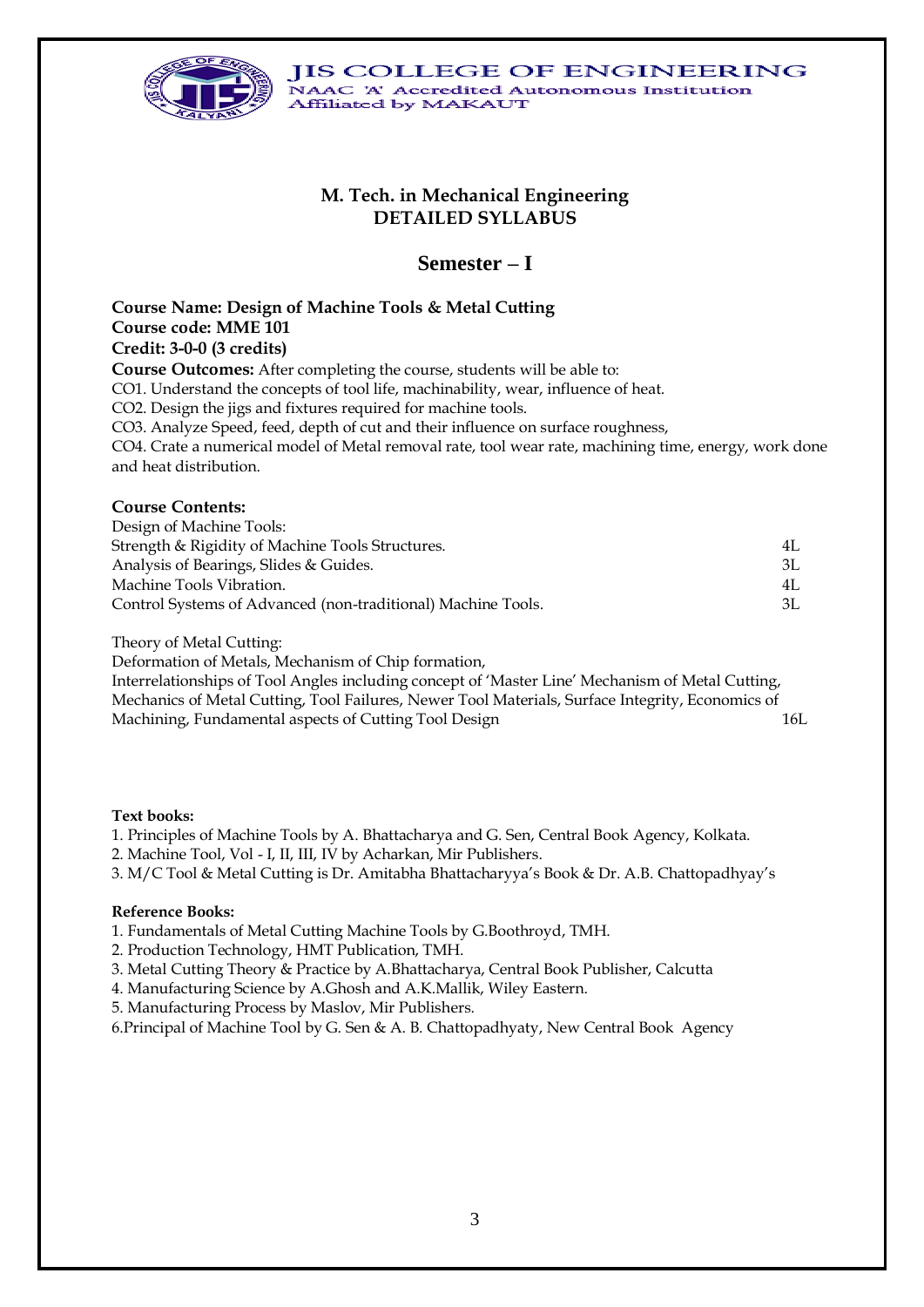

# **Course Name: Generative Manufacturing Process**

# **Course code: MME 102**

# **Credit: 3-0-0 (3 credits)**

**Course outcomes:** After completing the course, students will be able to:

- CO1. Understand and posses the knowledge of different advanced manufacturing technique
- CO2. Identify different micro-machining processes and devices used for AMT
- CO3. Understand about powder metallurgy and surface coating

CO4. Identify rapid prototyping and types of generative manufacturing processes

# **Course Contents:**

Concept of Present GMP (Generative Manufacturing Process). 2L Comparative study on Additive & Subtractive Manufacturing Process, transformation from primary to advanced Manufacturing Process, Three Categories of Processing like Shaping, solidification processes, particulate processing, deformation and material removal. 8L

Property Enhancing and Surface Processing Operations (shot peening & Sand blasting, diffusion & ion implantation) 4L

Powder Metallurgy: process, different methods of producing powders, different techniques to form the shape viz. pressing, extruding, sintering, and hot pressing, advantages, disadvantages. 4L Surface coating & thin film deposition by Electroplating, Anodizing, Physical Vapour Deposition (PVD) & Chemical Vapour Deposition (CVD). 6L

Rapid Tooling: Techniques and procedures; Economics of Rapid Prototype and Rapid Tooling. 3L Future GMP and Ultimate GMP.  $3L$ 

## **Text Books:**

1. Text Book for GMP (Generative Manufacturing Process) by M.P. Groover

## **Reference Books:**

1. Rapid Prototyping - A Brief Introduction by Amitabha Ghosh, East West Publishers

# **Course Name: Advanced Engineering Mathematics**

# **Course code: MME 103A**

## **Credit: 3-0-0 (3 credits)**

**Course outcomes:** After completing the course, students will be able to:

CO1. Understand the basic notions of Graph Theory and Fuzzy Set.

CO2. Identify the operations for eigenvalues and eigenvectors and their interpretations.

CO3. Apply the algorithms for finding out shortest path, spanning tree of a graph.

CO4. Analyze the results derived by applying linear transformations.

# **Course contents:**

1. Graph Theory: Graph, directed graphs, walk, path, circuits, connected graphs, components, operation on graphs, isomorphism of graphs, trees, some important properties of trees, binary trees, spanning trees, cut set, cut vertices, fundamental cut set, fundamental circuits, matrix representation of graphs, shortest path algorithm, spanning tree algorithm. 14L

2. Linear Algebra: Matrices, elementary operations, rank, eigenvalues and eigenvectors, solution of linear equations, vector space, subspace, linear dependence and independence, basis and dimension, linear mapping, linear operator, applications. 14L

3. Fuzzy Theory: Introduction to Fuzzy set theory, Fuzzy relation and Fuzzy graph with simple applications. 8L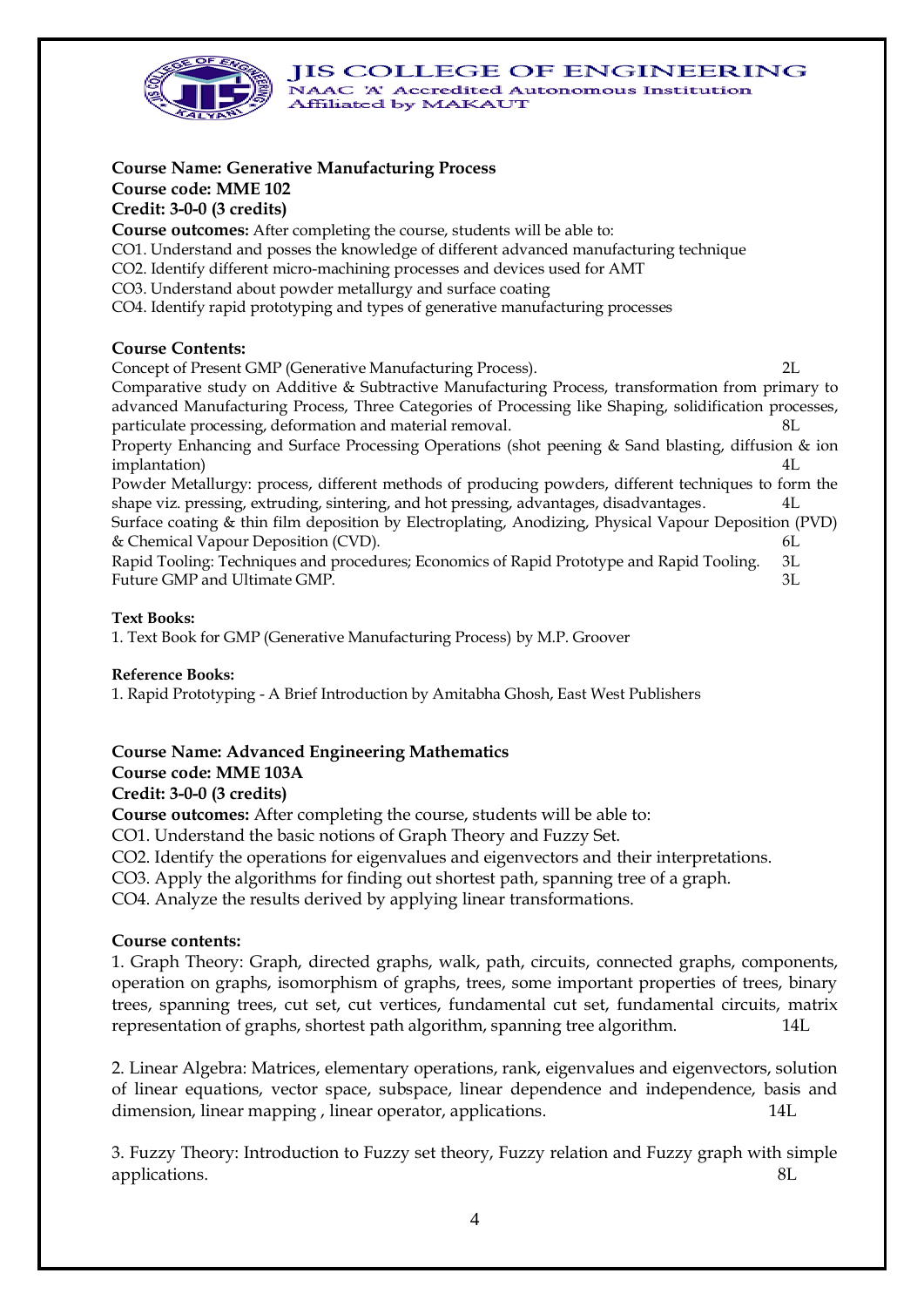



**Text Books:**

**1.**Hoffman K and Kunze R – Linear Algebra, PHI

2. Golub G H and Van Loan C F – Matrix Computations, North Oxford Academic

3. Narsing Deo-Graph Theory, PHI

4. John Yen and Reza Langari-Fuzzy Logic: Intelligence, Control and Information, Pearson.

5. George J Klin and Bo Yuan-Fuzzy Sets and Fuzzy Logic (Theory and Applications), PHI.

### **Course Name: Engineering Management Course code: MME 103B**

#### **Credit: 3-0-0 (3 credits)**

**Course outcomes:** After completing the course, students will be able to:

CO1. Demonstrate an understanding of, and apply, the fundamentals of project planning and project management.

CO2. Critically evaluate professional practice principles and their application to an engineering environment.

CO3. To make them understand the feasibility analysis in Project Management and network analysis tools for cost and time estimation.

CO4. Make them capable to analyze, strength and weakness of an organization to identify its internal external opportunities and threats.

## **Course contents:**

Introduction: Concept, process and significance of management; Managerial roles; An overview of functional areas of management; Development of management thought; Classical and neo-classical systems; Contingency approaches.

Planning: Concept, process and types. Decision making – concept and process; Management by objectives; Corporate planning; Environment analysis; Strategy formulation. 4L

Organizing: Concept, nature, process and significance; Authority and responsibility relationships; Centralization and decentralization; Organization structure – forms and contingency factors. 4L

Directing: Motivation – Concept & Theories – (Maslow, Alderfer, Herzberg, MClelland, Porter & Lawler, Vroom); Financial and non-financial incentatives of Motivation, Leadership – Leadership Theories, Leadership styles. Communication – Type, process and barriers. 6L

Controlling: Concept and process; Effective control system; Techniques of control. 3L

Values – Importance, Sources of Value Systems, Types, Values, Loyalty and Ethical Behaviour, Values across Cultures. 4L

Business Ethics – Nature, Characteristics and Needs, Ethical Practices in Management. 3L

## **Text Books:**

- 1. Weihrich and Koontz, et al : Essentials of Management; Tata McGraw Hill
- 2. Stoner J and Freeman RE : Management; Prentice-Hall

#### **Reference Books**

- 1. Daft, RL : Management, Thomson
- 2. V.S.P Rao & Hari Krishna : Management-Text & Cases,Excel Books
- 3. ramaswami T; Principles of Mgmt., Himalaya Publishing
- 4. Chandan, JS : Management Concepts and Strategies, Vikas Publishing
- 5. Robbins, SP : Management, Prentice Hall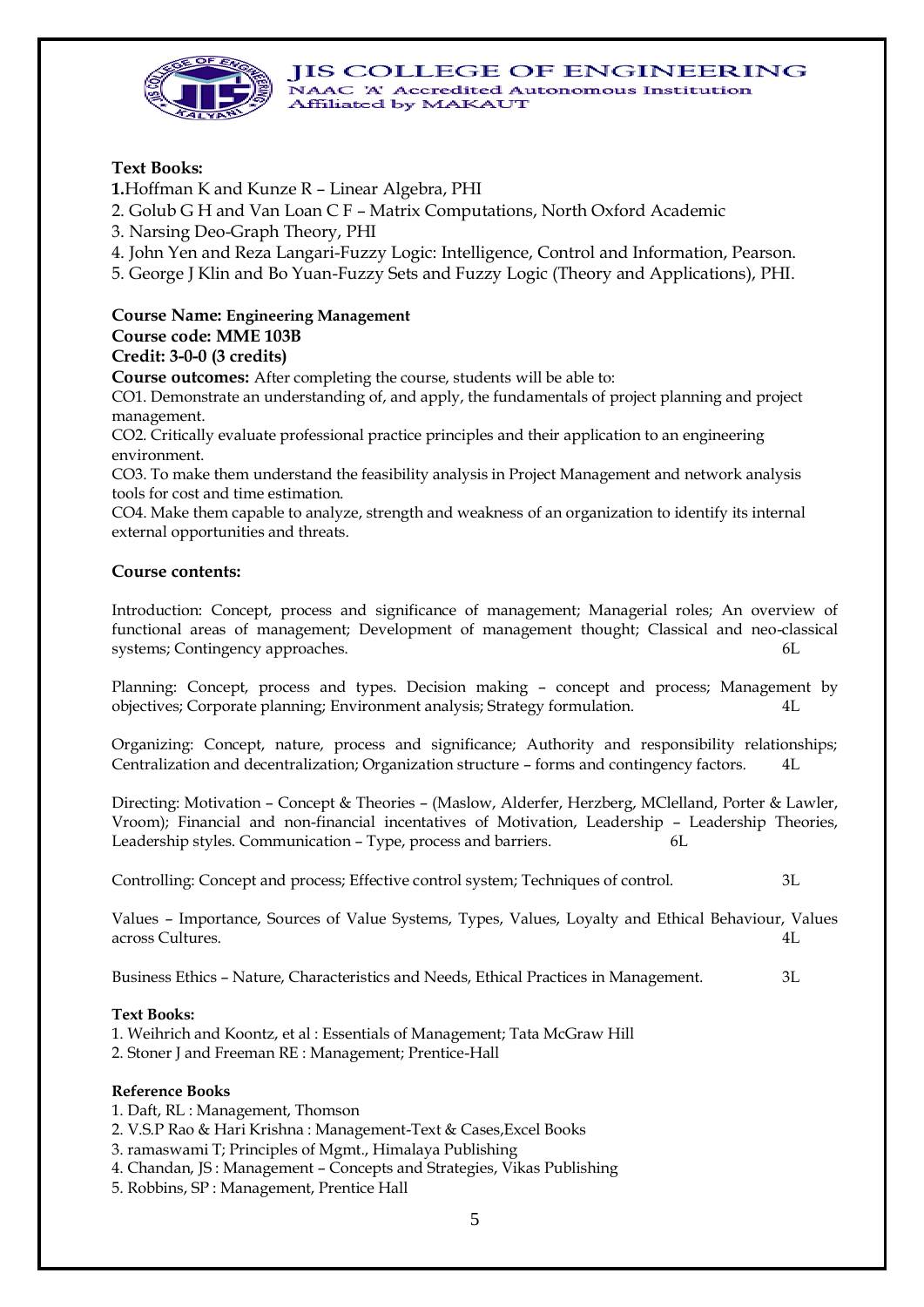

6. S. K. Chakraborty : Values and Ethics in Organisation, OUP 7. A. N. Tripathi : Human Values, New Age International

**Course Name: Total Quality Management Course code: MME103C Credit: 3-0-0 (3 credits) Course Outcomes** After completing the course, students will be able to:

CO1. Evaluate the principles of quality management and to explain how these principles can be applied within quality management systems.

CO2.To realize the importance of significance of quality

CO3. Manage quality improvement teams

CO4. Identify requirements of quality improvement programs

#### **Course Contents:**

Basic concepts, definitions and history of quality control. Quality function and concept of quality cycle. Quality policy and objectives. 4L

Economics of quality and measurement of the cost of quality. Quality considerations in design.

Process control: Machine and process capability analysis. Use of control charts and process engineering techniques for implementing the Quality plan.

3L

6L

11L

Acceptance Sampling: single, double and multiple sampling, lot quality protection, features and types of acceptance sampling tables, Acceptance sampling of variables and statistical tolerance analysis. Quality education, principles of participation and participative approaches to quality commitment.

Emerging concepts of quality management: Taguchi's concept of off-line quality control and Ishikawa's cause and effect diagram. 6L

#### **Text Books:**

1. Industrial Engineering Management by O.P. Khanna

#### **Reference Books**

1. Total Quality Management – An Introductory Text by Paul James, Prentice Hall

2. Quality Control and Applications by Housen & Ghose

# **Course Name: Advanced Material Science Course code: MME 104A Credit: 3-0-0 (3 credits)**

**Course Outcomes:** After completing the course, students will be able to:

CO1. Explain the differences in the mechanical behavior of engineering materials based upon bond type, structure, composition, and processing.

CO2. Describe the basic structures and repeat units for common thermoplastics and relate the distribution of molecular weights, degree of polymerization, percent crystallinity.

CO3. Apply binary phase diagrams to predict microstructures and also to understand precipitation hardening

CO4. Understand thermal treatments affect the microstructure and, thus, properties of materials.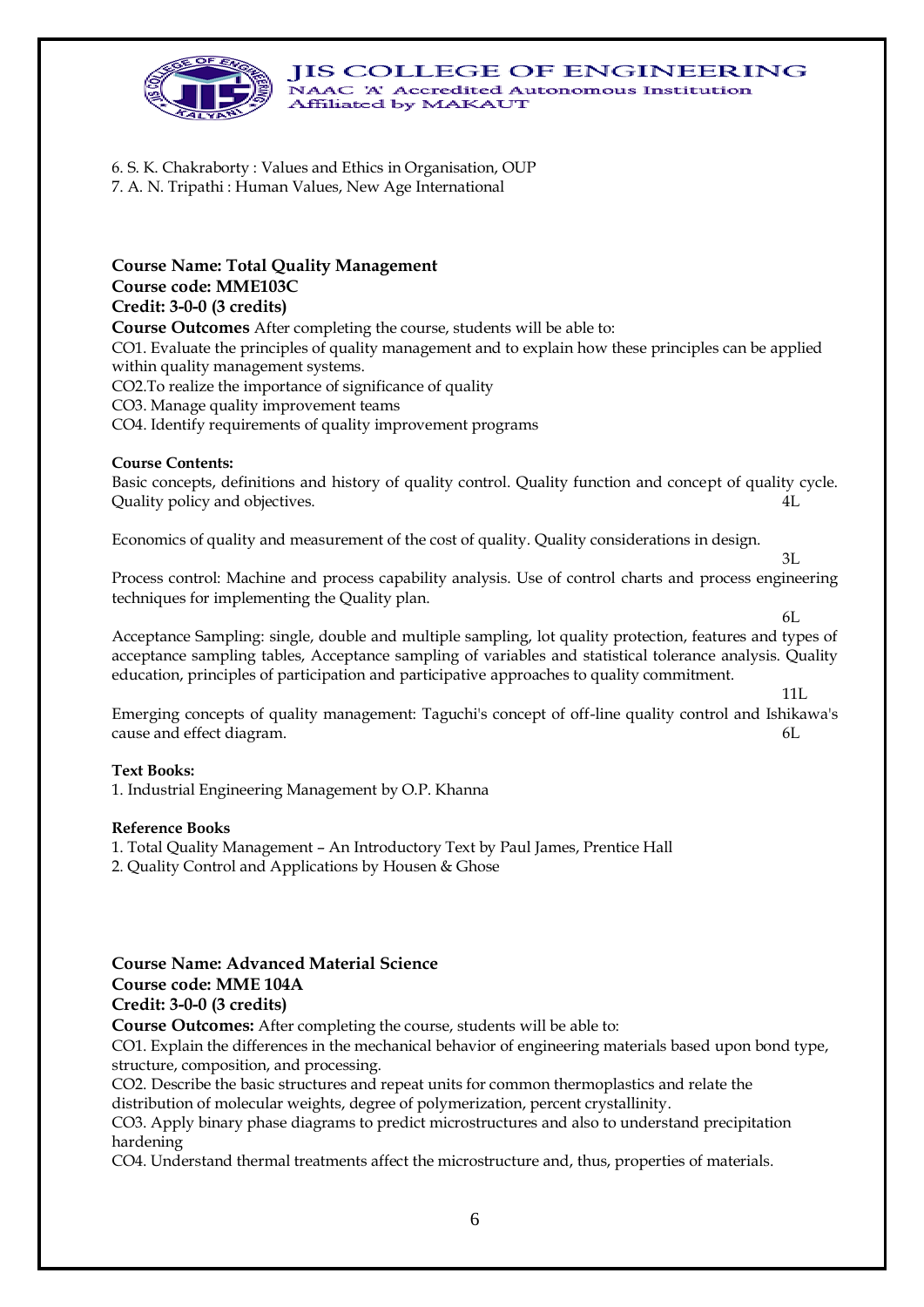

## **Course contents:**

Introduction, Structure – Properties – Performance of Different Types of Materials, Atomic Bonding and coordination, Polymers, Three dimensional Bonding, Inter-atomic distances, 6L

Crystals, crystalline Phases, Cubic & non Cubic Structures, Polymorphism, Unit Cell Geometry, Crystal directions, Crystal planes, Imperfection of crystalline solids, Solid Solutions in Ceramic, polymers and material compounds.

Phase Equilibrium: Qualitative Phase Diagram, Quantities of Phases in Equilibrium Mixtures, Invariant Reactions, Selected Phase Diagrams, Reaction Rates, Deferred Reactions, Nucleation, And Atomic Diffusion 6L

Microstructures: Single Phase Materials, Phase Distribution (Eutectoid Decomposition, Microstructures and Polymer)

Heat treatment processes - general classifications, various heat treatment of steels, properties and applications of alloy steels, tool steels, stainless steels and cast iron, different heat treatment furnaces. 6L

Hot and cold working of metals, recovery, recrystallisation and grain growth. Fracture, fatigue and creep phenomenon in metallic materials. 4L

Non-ferrous materials - Copper and Aluminium based alloys. 2L Mechanical, Magnetic, Electrical and Electronic properties of metals, alloys, ceramics, semiconductors and composites. 4L

#### **Text Books:**

1. Material Science and Engineering by V.Raghavan, Prentice Hall.

2. Introduction to Engineering Materials by B.K.Agarwal, TMH.

#### **Reference Books:**

3. Mechanical Metallurgy by G.E.Dieter, McGrawhill.

4. Physical Metallurgy Principles by R.E.Reedhill, East-West Publishers.

5. Principles of Materials Science by W.F.Smith, 3rd ed., McGrawhill.

6. Steel and its Heat Treatment by K.E.Theling, Butterworth.

7. Material Science by J. C. Anderson, K. D. Leaver, R. D. Rawlings and J. M. Alexander, Chapman Hall, 4th Ed., 1992.

# **Course Name: Reliability Engineering & Failure Statistics Course code: MME 104B**

#### **Credit: 3-0-0 (3 credits)**

**Course Outcomes:** After completing the course, students will be able to:

CO 1. Explain the basic concepts of Reliability Engineering and its Understand measures.

CO 2. Predict the Reliability at system level using various models.

CO 3. Predict and estimate the reliability from failure data.

CO 4. Understand the concepts of maintainability.

#### **Course Contents:**

Reliability: Definition and basic concepts; Failure data, failure modes, and reliability in terms of hazard rate and failure density function.  $6L$ 

Hazard models and bath tub curve; applicability of Weibull distribution. Reliability calculations for series, parallel and parallel-series 4L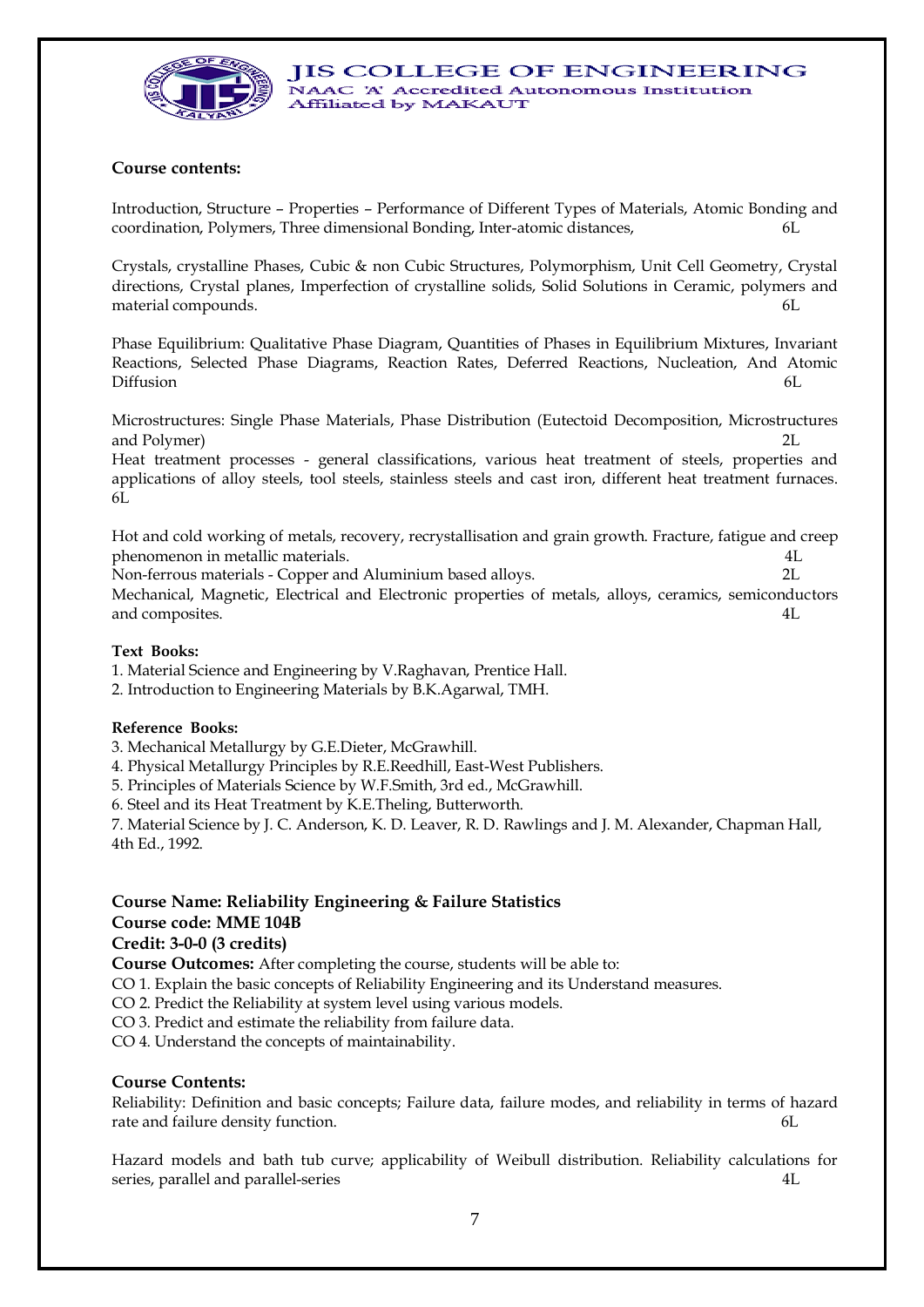

Systems; Reliability calculations for maintained and stand-by systems. 2L

Maintenance - its role and scope in total organizational context. Objectives and characteristics of maintenance; basic guidelines for design of Organization structure for maintenance; Centralized vs. decentralized maintenance; Types of maintenance - corrective, planned, preventive And predictive maintenance; Factors affecting maintenance; opportunistic maintenance; Measurement of maintenance work; rating and Allowances. Maintenance cost budgets. 12L

Maintenance planning and scheduling; MIS in maintenance; Measurement of maintenance, Effectiveness and maintenance audit. 6L

#### **Text Books:**

1. Introduction to Reliability Engineering by Dhilan & Singh

#### **Reference Books:**

1. Mechanical Reliability Engineering by ADS Carter, Macmilan

2. Reliability Evaluation of Engineering Systems by Roy Billington and R.N. Allen, Pitman

3. Reliabilities for the Technologies by L.A.Doty, Industrial Press Inc.

4. Management of Industrial Maintenance by . Kelly & Harris- Newnes- Butterworths Management Library,London

**Course Name: Industrial Safety Course code: MME 104C Credit: 3-0-0 (3 credits)**

**Course Outcomes:** After completing the course, students will be able to:

CO 1. Understand the industrial laws, regulations and source models.

CO 2. Understand the methods of hazard identification and preventive measures

CO 3. Apply the methods of prevention of fire and explosions.

CO 4. Understand the methods of safety in finishing, inspection and testing.

#### **Course Contents:**

**CONCEPTS** 

Evolution of modern safety concept- Safety policy - Safety Organization - line and staff functions for safety- Safety Committee- budgeting for safety. 2L

#### **TECHNIQUES**

Incident Recall Technique (IRT), disaster control, Job Safety Analysis (JSA), safety survey, safety inspection, safety sampling, Safety Audit. 4L

#### SAFETY EDUCATION AND TRAINING

Importance of training-identification of training needs-training methods – programme, seminars, conferences, competitions – method of promoting safe practice - motivation – communication - role of government agencies and private consulting agencies in safety training – creating awareness, awards, celebrations, safety posters, safety displays, safety pledge, safety incentive scheme, safety campaign – Domestic Safety and Training.

#### PHYSICAL HAZARDS

Noise, compensation aspects, noise exposure regulation, properties of sound, occupational damage, risk factors, sound measuring instruments, octave band analyzer, noise networks, noise surveys, noise control program 6L

8L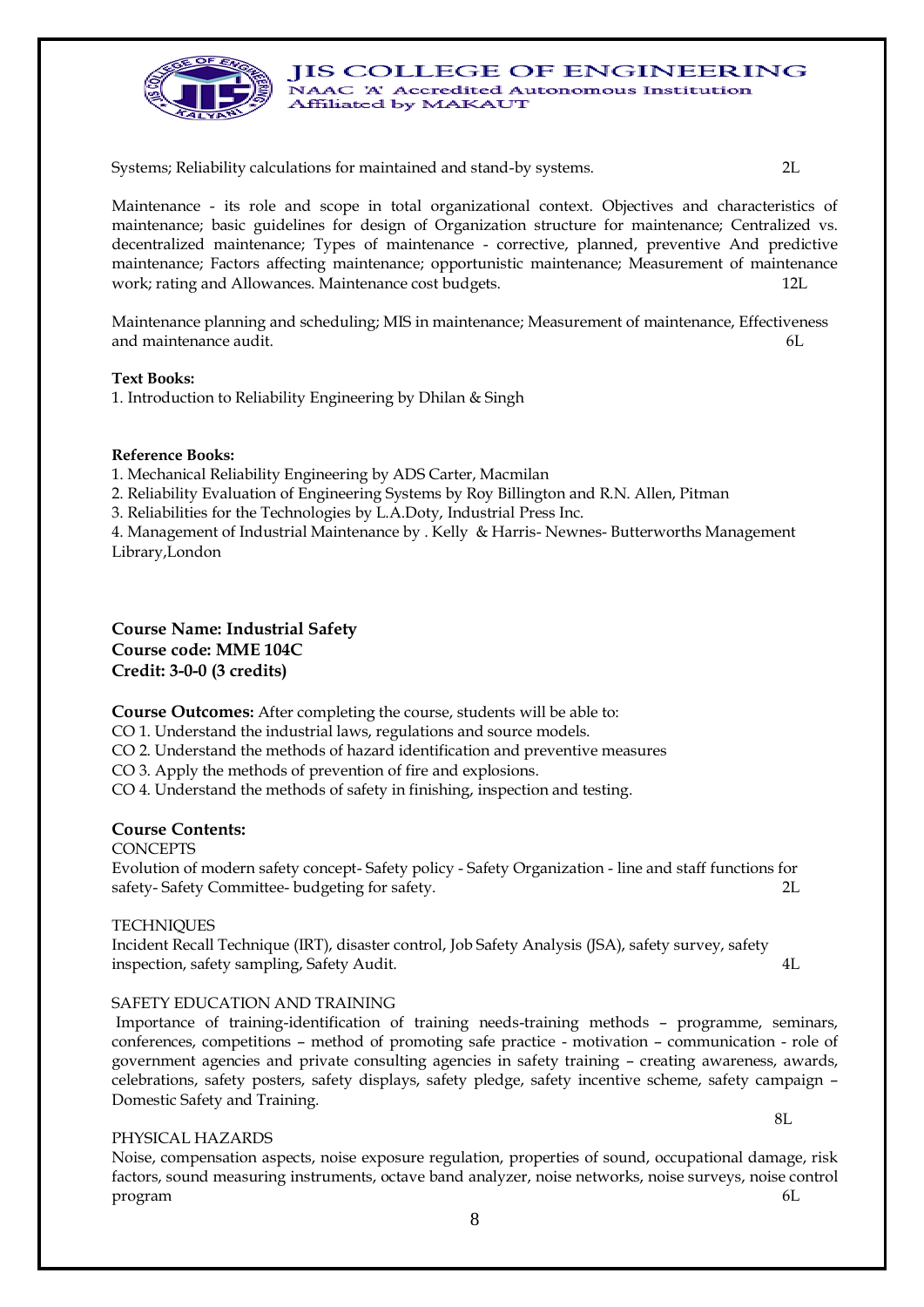

#### CHEMICAL HAZARDS

Recognition of chemical hazards-dust, fumes, mist, vapour, fog, gases, types, concentration, Exposure vs. dose, TLV - Methods of Evaluation, process or operation description, 3L

#### SAFETY IN METAL WORKING MACHINERY

General safety rules, principles, maintenance, Inspections of turning machines, boring machines, milling machine, planning machine and grinding machines, CNC machines 3L

#### PRINCIPLES OF MACHINE GUARDING

Guarding during maintenance, Zero Mechanical State (ZMS), Definition, Policy for ZMS – guarding of hazards - point of operation protective devices, machine guarding, types, fixed guard, interlock guard, automatic guard, trip guard, electron eye, positional control guard, fixed guard fencing- guard construction- guard opening.

#### SAFETY IN WELDING AND GAS CUTTING

Gas welding and oxygen cutting, resistances welding, arc welding and cutting, common hazards, personal protective equipment, safety in generation, distribution and handling of industrial gases-colour coding – flashback arrestor – leak detection-pipe line safety-storage and handling of gas cylinders. 3L

#### SAFETY IN FINISHING, INSPECTION AND TESTING

Safety in radiography, personal monitoring devices, radiation hazards, engineering and administrative controls, Indian Boilers Regulation. 2L

#### **Text Books:**

1. Safety Management by John V. Grimaldi and Rollin H. Simonds, All India Travelers Book seller, New Delhi, 1989.

#### **Reference Books:**

- 1. "Accident Prevention Manual" NSC, Chicago, 1982.
- 2. "Occupational safety Manual" BHEL, Trichy, 1988.
- 3. "Safety in Industry" N.V. Krishnan JaicoPublishery House, 1996.

### **Course Name: Advanced machining Lab Course code: MME191 Credit: 0-0-4 (2 credits)**

#### **Course Contents:**

1. To determine Chip reduction coefficient during turning in metal cutting process

- 2. Measurement and analysis of cutting forces by using tool force dynamometer.
- 3. Study and Analysis of Microstructure during Grinding Process
- 4. Effect of Tool Geometry on Surface and Sub-surface quality of the Product.
- 5. CNC modeling, Programming & simulation (CNC Lathe, & CNC Milling Machines).

**Course Name: Generative Manufacturing Lab Course code: MME192 Credit: 0-0-4 (2 credits)**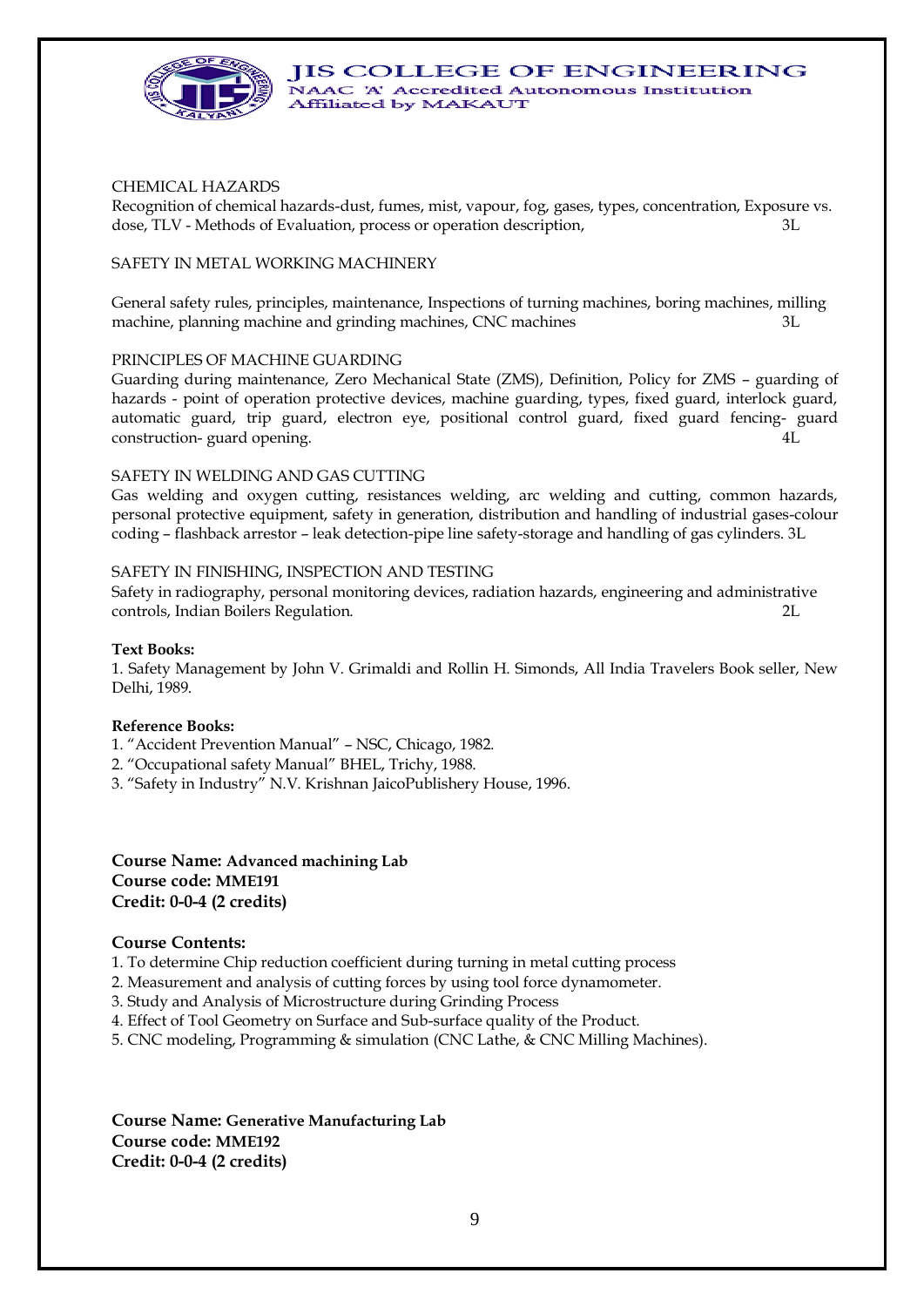#### **JIS COLLEGE OF ENGINEERING** NAAC 'A' Accredited Autonomous Institution



Affiliated by MAKAUT

## **Course Contents:**

- 1. Prepare a design model through CAD and GMP software
- 2. A solid model by layer-by-layer techniques through Rapid Prototyping.
- 3. Surface coating & thin film deposition by Electroplating on a simple model,
- 4. Anodizing, Physical Vapour Deposition (PVD) & Chemical Vapour Deposition (CVD) on metal plate.

### **Course Name: Research Methodology and IPR Course code: MLC101 Credit: 0-0-4 (2 credits)**

**Course Outcomes:** After completing the course, students will be able to:

CO1. Understand research problem formulation.

CO2. Understand that today's world is controlled by Computer, Information Technology, but tomorrow world will be ruled by ideas, concept, and creativity.

CO3.Understand that when IPR would take such important place in growth of individuals & nation, it is needless to emphasis the need of information about Intellectual Property Right to be promoted among students in general & engineering in particular.

CO4.Understand that IPR protection provides an incentive to inventors for further research work and investment in R & D, which leads to creation of new and better products, and in turn brings about, economic growth and social benefits.

# **Course Contents:**

Unit 1: Meaning of research problem, Sources of research problem, Criteria Characteristics of a good research problem, Errors in selecting a research problem, Scope and objectives of research problem. Approaches of investigation of solutions for research problem, data collection, analysis, interpretation, Necessary instrumentations 6L

Unit 2: Effective literature studies approaches, analysis Plagiarism, Research ethics, 2L

Unit 3: Effective technical writing, how to write report, Paper Developing a Research Proposal, Format of research proposal, a presentation and assessment by a review committee 4L

Unit 4: Nature of Intellectual Property: Patents, Designs, Trade and Copyright. Process of Patenting and Development: technological research, innovation, patenting, development. International Scenario: International cooperation on Intellectual Property. Procedure for grants of patents, Patenting under PCT.

8L

Unit 5: Patent Rights: Scope of Patent Rights. Licensing and transfer of technology. Patent information and databases. Geographical Indications. 5L

Unit 6: New Developments in IPR: Administration of Patent System. New developments in IPR; IPR of Biological Systems, Computer Software etc. Traditional knowledge Case Studies, IPR and IITs. 5L

## **Text Books:**

1. Stuart Melville and Wayne Goddard, "Research methodology: an introduction for science & engineering students'"

## **Reference Books:**

- 1. Wayne Goddard and Stuart Melville, "Research Methodology: An Introduction"
- 2. Ranjit Kumar, 2 nd Edition, "Research Methodology: A Step by Step Guide for beginners"
- 3. Halbert, "Resisting Intellectual Property", Taylor & Francis Ltd , 2007.
- 4. Mayall , "Industrial Design", McGraw Hill, 1992.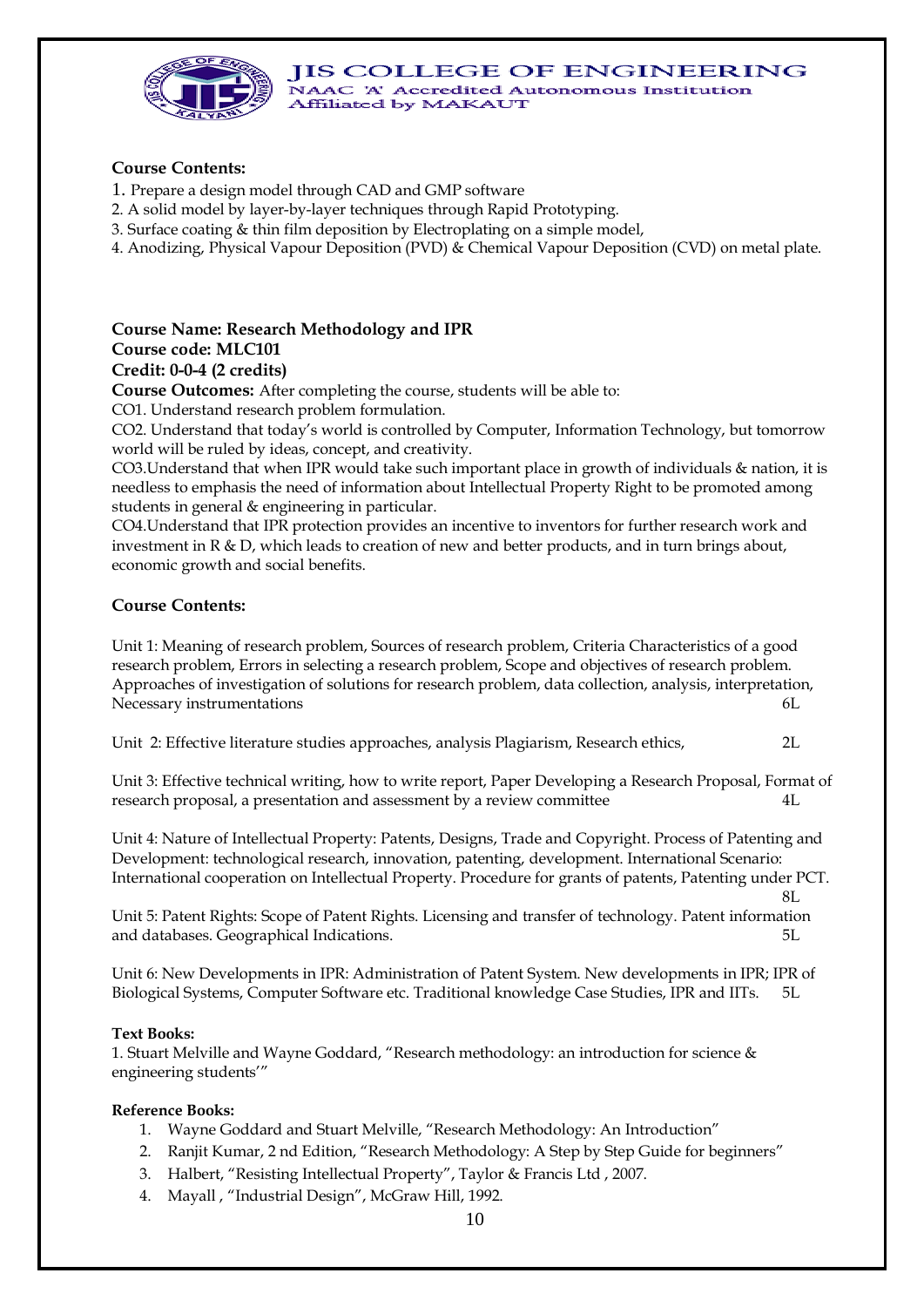

- 5. Niebel , "Product Design", McGraw Hill, 1974.
- 6. Asimov, "Introduction to Design", Prentice Hall, 1962.
- 7. Robert P. Merges, Peter S. Menell, Mark A. Lemley, " Intellectual Property in New Technological Age", 2016.
- 8. T. Ramappa, "Intellectual Property Rights Under WTO", S. Chand, 2008

## **Course Name: Audit course Course code: MME106 Credit: 0-0-4 (2 credits)**

#### **Audit course 1 & 2**

- 1. English for Research Paper Writing
- 2. Disaster Management
- 3. Sanskrit for Technical Knowledge
- 4. Value Education
- 5. Constitution of India
- 6. Pedagogy Studies
- 7. Stress Management by Yoga
- 8. Personality Development through Life Enlightenment Skills.

#### **Semester – II**

#### **Course Name: Advanced Manufacturing System Course code: MME201 Credit: 0-0-4 (2 credits)**

**Course Outcomes:** After completing the course, students will be able to:

CO1. Model the material removal in various modern manufacturing processes

CO2. Analyze the processes and evaluate the role of each process parameter during machining

CO3. Select the best process out of the available various advanced manufacturing processes of different material

CO4. Understand requirements to achieve maximum material removal rate and best quality of machined Surface

#### **Course Contents:**

| Classifications of Non-conventional Manufacturing Processes.                       | 1L  |
|------------------------------------------------------------------------------------|-----|
| Construction and working principal of Non-conventional machining processes such as |     |
| Mechanical (AJM, WJM, AWJM, USM, AFM, MAF)                                         | 10L |
| Thermoelectric (EDM, PAM, IBM, EBM, LBM)                                           | 6L  |
| Electrochemical & Chemical (BM, ECM, CHM)                                          | 4L  |
| Hybrid Processes (ECG, ECAM, ECSM, EDAG)                                           | 5I. |
| Deep Edge Lithography & Micro machining                                            | 2L  |

#### **Textbooks:**

1. Non-Conventional Machining by P.K.Mishra, Narosa Publishers.

2. Manufacturing Engineering & Technology, K. Jain, Pearson Education]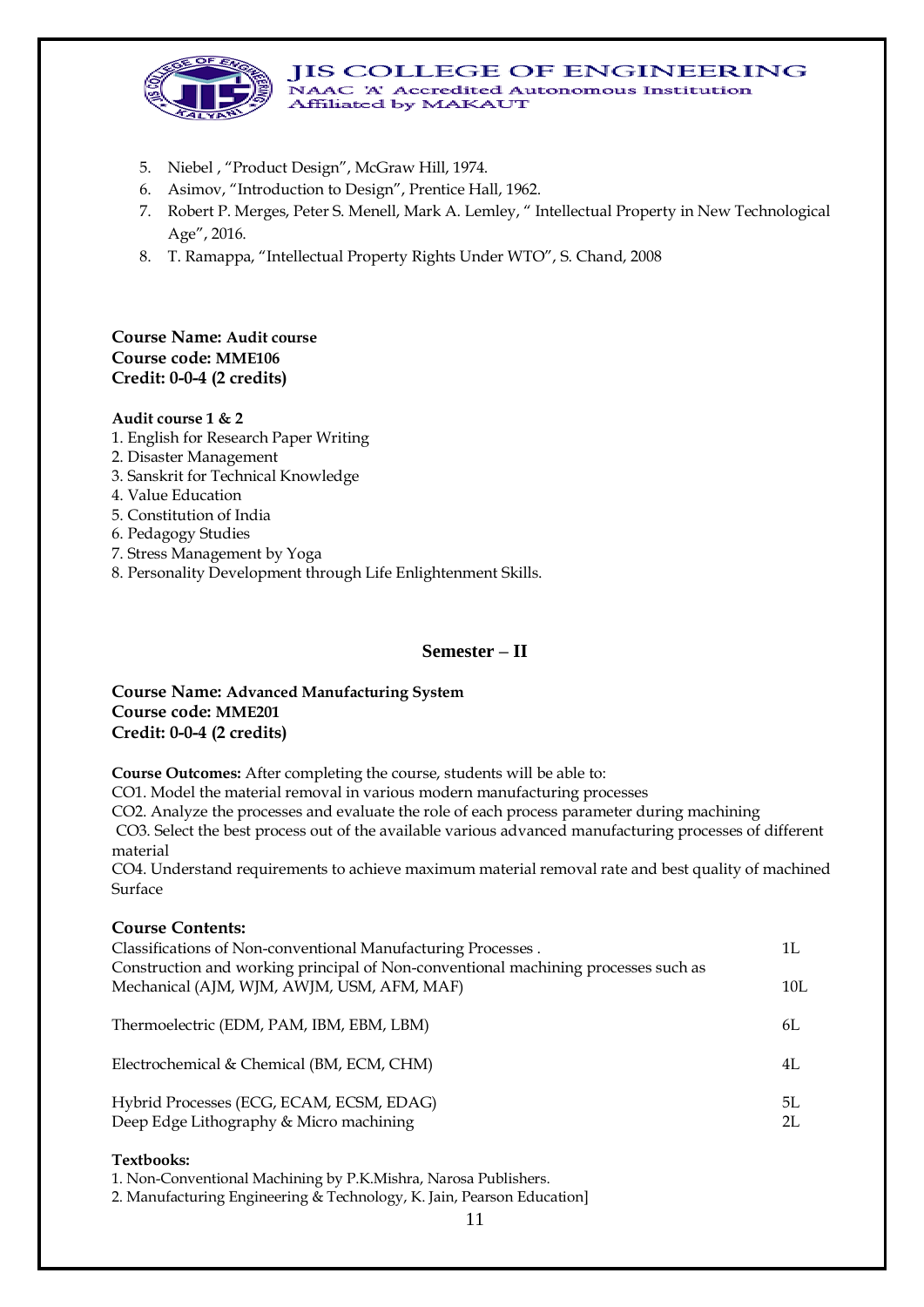**JIS COLLEGE OF ENGINEERING** NAAC 'A' Accredited Autonomous Institution



Affiliated by MAKAUT

### **Course Name: Concurrent/ Simultaneous Engineering Course code: MME 202 Credit: 3-0-0 (3 credits)**

**Course Outcomes:** After completing the course, students will be able to:

CO1. Understand the need of concurrent engineering and strategic approaches for product design.

CO2. Apply concurrent design principles to product design.

CO3. Design assembly workstation using concepts of simultaneous engineering.

CO4. Design automated fabricated systems – Case studies.

## **Course Contents:**

UNIT - I: Introduction: Extensive definition of CE - CE design methodologies - Organizing for CE - CE tool box collaborative product development Use Of Information Technology: IT support - Solid modeling - Product data management - Collaborative product commerce - Artificial Intelligence - Expert systems - Software hardware co-design. 8L

UNIT - II: Computer Aided Process Planning (CAPP), Concurrent Engineering. & Design for Manufacturing (Product Development, Design Engineering & Manufacturing Engineering as a TEAM to develop a new marketable product with in a very short time), Facilities Planning & Design (Plant Layout). 7L

UNIT - III: Advanced Manufacturing Planning, Contribution of Rapid Prototyping, Rapid Tooling & Reverse Engineering.) In the development of Concurrent Engineering, Rapid Response Manufacturing for advanced & Cost Effective Products. 8L

UNIT - IV: JIT system - low inventory - modular - Modeling and reasoning for computer based assembly planning - Design of Automated manufacturing. Project Management: Life Cycle semi realization design for economics - evaluation of design for manufacturing cost. 8L

## **Text book:**

1. Concurrent Engineering: Automation Tools and Technology / Andrew Kusaik/ Wiley John and Sons Inc., 1992.

#### **Reference Books:**

1. Automation, Production Systems and Computer Integrated Manufacturing by Groover, Prentice Hall.

2. CAD/CAM by M. P. Groover and E. W. Zimmers, Prentice Hall of India.

3. Manufacturing Technology, Radhakrishnan, Scitech

## **Course Name: Advanced Mechatronics System Course code: MME203A Credit: 0-0-3 (3credits)**

**Course Outcomes:** After completing the course, students will be able to:

CO1: Outline appropriate sensors and actuators for an engineering application

CO2: Write simple microcontroller programs

CO3: Explain linearization of nonlinear systems and elements of data acquisition

CO4: Explain various applications of design of mechatronic systems

## **Course Contents:**

Introduction to Mechatronics. Control Systems: Open- & Closed-loop Controls; PI and PID Controllers. Fundamentals of Electronics & Digital Circuits: Logic Gates & Circuits, Signal Conditioning, Data Acquisition & Conversion. Analog Signal Processing using Op-amps; Digital Signal Processing & Conversion, DAC & ADC.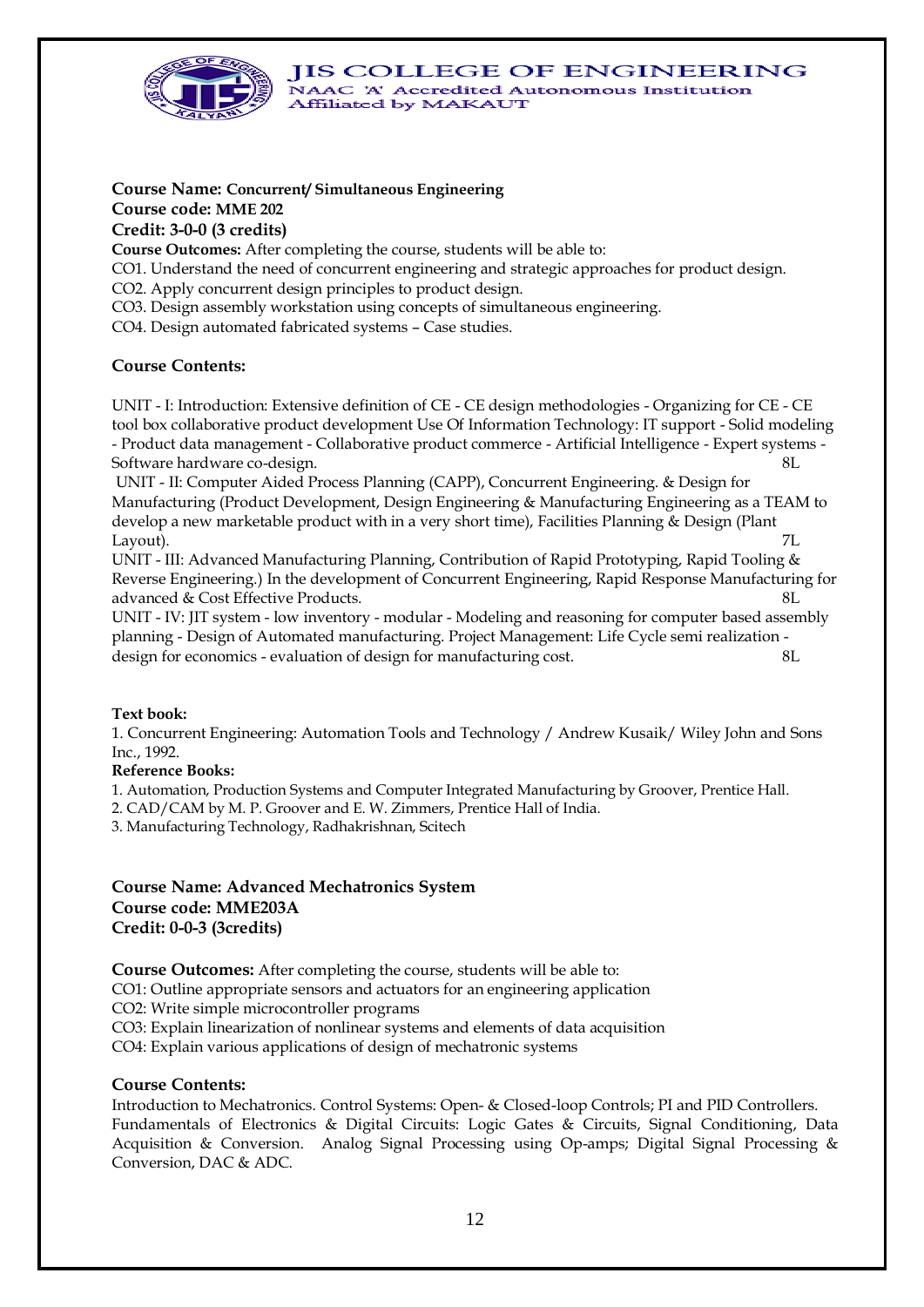

Transducers & Sensors: Transducer Characteristics, Sensors for Measurement of Position, Displacement, Velocity, Force, Temperature, Fluid Pressure, etc.

Electrical Actuators: Relays, Drive Systems, Servo Motor & Servo-mechanism, and Stepper Motor.

Pneumatic & Hydraulic Actuators: Directional Control & Pressure Control Valves, Solenoid operated Valves.

Microprocessor, Micro-controller & PLC, Assembly Language Programming with Intel 8085 Microprocessor, Interfacing.

System Response: System modeling, Dynamic Responses of Systems, First-order & Second-order Systems.

Mechatronic System Design & Applications: Design Strategy, Traditional and Mechatronic Approach, Case Studies of Mechatronic Systems.

#### **Text Books:**

"Mechatronics" by W. Bolton, Pearson Education

"Mechatronics – Principles, Concepts & Applications" by N.P. Mahalik, TMH Publication

#### **Reference Books:**

"Introductio to Mechatronics & Measurement Systems" by D. G. Alciatore & M. B. Histand, TMH Publication

"A Text Book of Mechatronics" by R. K. Rajput, S Chand & Co.

"Mechatronics" by HMT Ltd, TMH Publication

## **Course Name: Mechanical vibration Course code: MME 203B Credit: 3-0-0 (3 credits)**

**Course Outcomes**: After completing the course, students will be able to:

CO1. Formulate mathematical models of problems in vibrations using Newton's second law or energy principles,

CO2. Determine a complete solution to the modeled mechanical vibration problems.

CO3. Correlate results from the mathematical model to physical characteristics of the actual system.

CO4. Design of a mechanical system using fundamental principles developed in the class.

## **Course Contents:**

Elements of vibration, Energy method, Rayleigh's method, equilibrium method.

Undamped free vibrations, Newton's method, Energy method, Rayleigh's method.

Torsional vibrations, Transverse vibrations of beams, Free damped vibration, viscous damping, Coulomb damping, Structural damping, Critical damping constant and damping ratio.

Forced Vibration, Forced vibrations with Coulomb damping, Forced vibration with Hysteris or structural damping, Forced vibrations with Coulomb and viscous damping, Total response, characteristic curves. variation of frequency ratio, two degrees of freedom system, several degree of freedom system, transient vibration, non-linear vibrations.

#### **Text Books:**

- 1. Mechanical Vibration-by J.Thompson
- 2. Mechanical Vibration by Sato Shaum Series.
- 3 Mechanical Vibration- V.P. Singh, Dhanpat Rai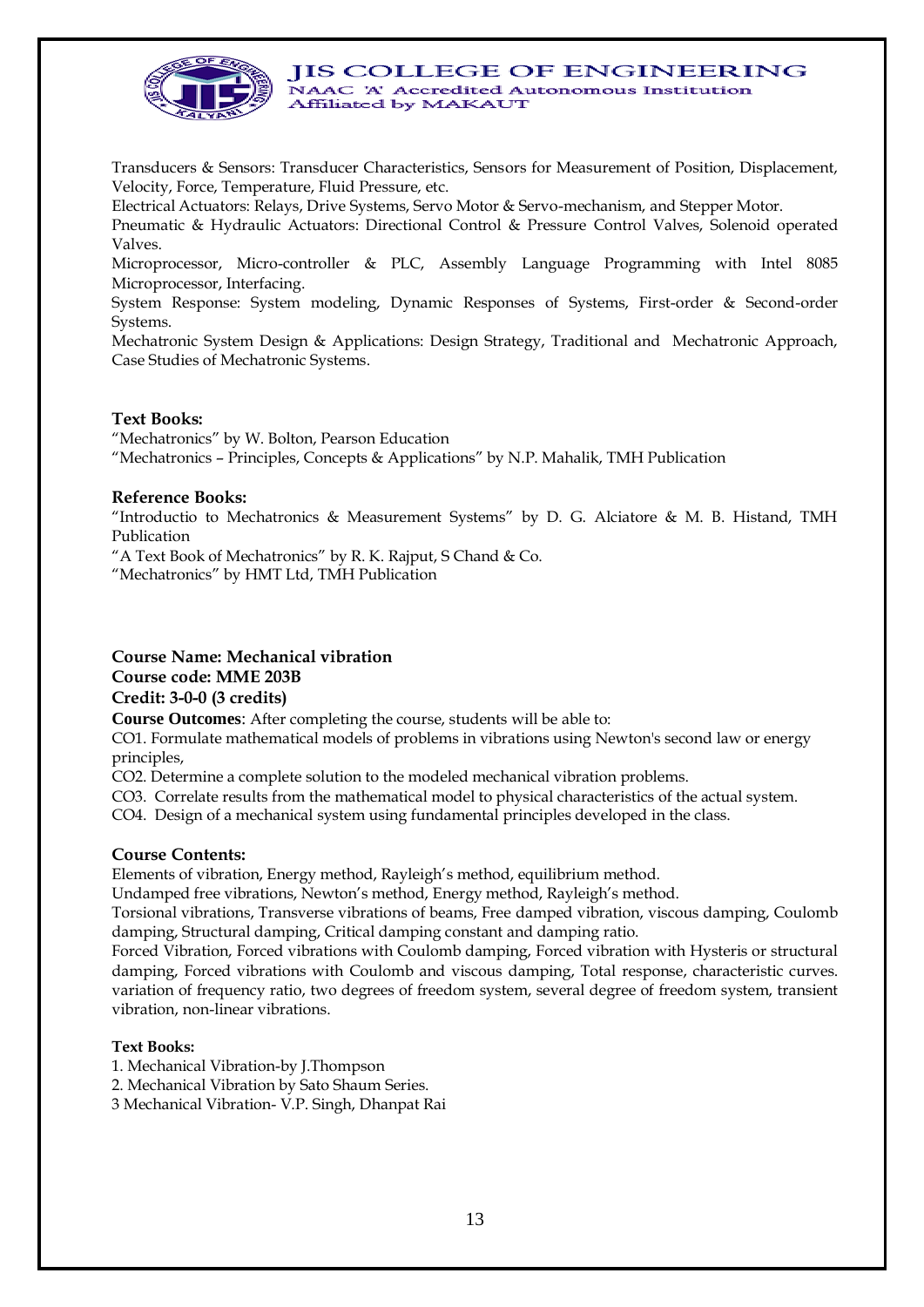

# **Course Name: Finite Element Method and its Applications**

# **Course code: MME 203CB**

# **Credit: 3-0-0 (3 credits)**

**Course Outcomes**: After completing the course, students will be able to:

CO1.Understand different mathematical Techniques used in FEM analysis

CO2. Understand use of FEA in Structural and thermal problem

CO3. Understand the application of FEA in heat transfer problem

CO4. Learn finite element modeling techniques.

## **Course Contents:**

Introduction: basic concept of the finite element method, comparison with finite difference method; Variation methods: calculus of Variation, the Rayleigh-Ritz and Galerkin methods; Finite Element analysis of 1-D problems: formulation by different approaches (direct, Potential energy and Galerkin); Derivation of elemental equations and their assembly, solution and its post processing. 12L Applications in heat Transfer, fluid mechanics and solid mechanics. 4L

Bending of beams, analysis of truss and frame. Finite element analysis of 2-D problems: finite Element modeling of single variable problems, triangular and rectangular elements

Numerical considerations: numerical integration, error analysis, mesh refinement. Plane stress and plane strain problems  $4L$ 

Bending of plates; Eigen value and time dependent problems; Discussion about preprocessors, post processors and finite element packages. 4L

## **Text Books:**

1. An Introduction to the Finite Element Method by J.N.Reddy, McGrawHill, NewYork. **Reference Books:**

1. Concepts and Applications of Finite Element Analysis by R.D.Cook, D.S.Malkus and M.E.Plesha, 3rd ed., John Wiley, New York.

2. The Finite Element Method by O.C.Zienkiewicz and R.L.Taylor, 3rd ed. McGraw-Hill.

3. The Finite Element Method by T.J.T Hughes, PrenticeHall, Englewood Cliffs, NJ.

### **Course Name: Robotics and Automation Course code: MME 204A Credit: 0-0-3 (3 credits)**

**Course Outcomes:** After completing the course, students will be able to:

CO1. Ability to identify the electrical, electronic and mechanical components and use of them design or machine elements and transmission system.

CO2. Ability to understand the electronic control system in metal machining and other manufacturing process.

CO3. Ability to understand the features and operation of automation products.

CO4. Ability to apply knowledge of mathematics, sciences and engineering

## **Course Contents:**

Robot definition: Robotic systems - Its role in automated manufacturing; robot anatomy; robot classifications and specifications.

Robot kinematics, forward and reverse transformations, homogeneous transformation.

Robot Dynamics: Introduction to Force Analysis, Trajectory generation. Robot actuators and control;

Robot end-effectors- mechanical, magnetic and vacuum grippers, gripping forces, RCC and design features of grippers. Robot sensors- contact and non-contact sensors, Robot vision and their interfaces.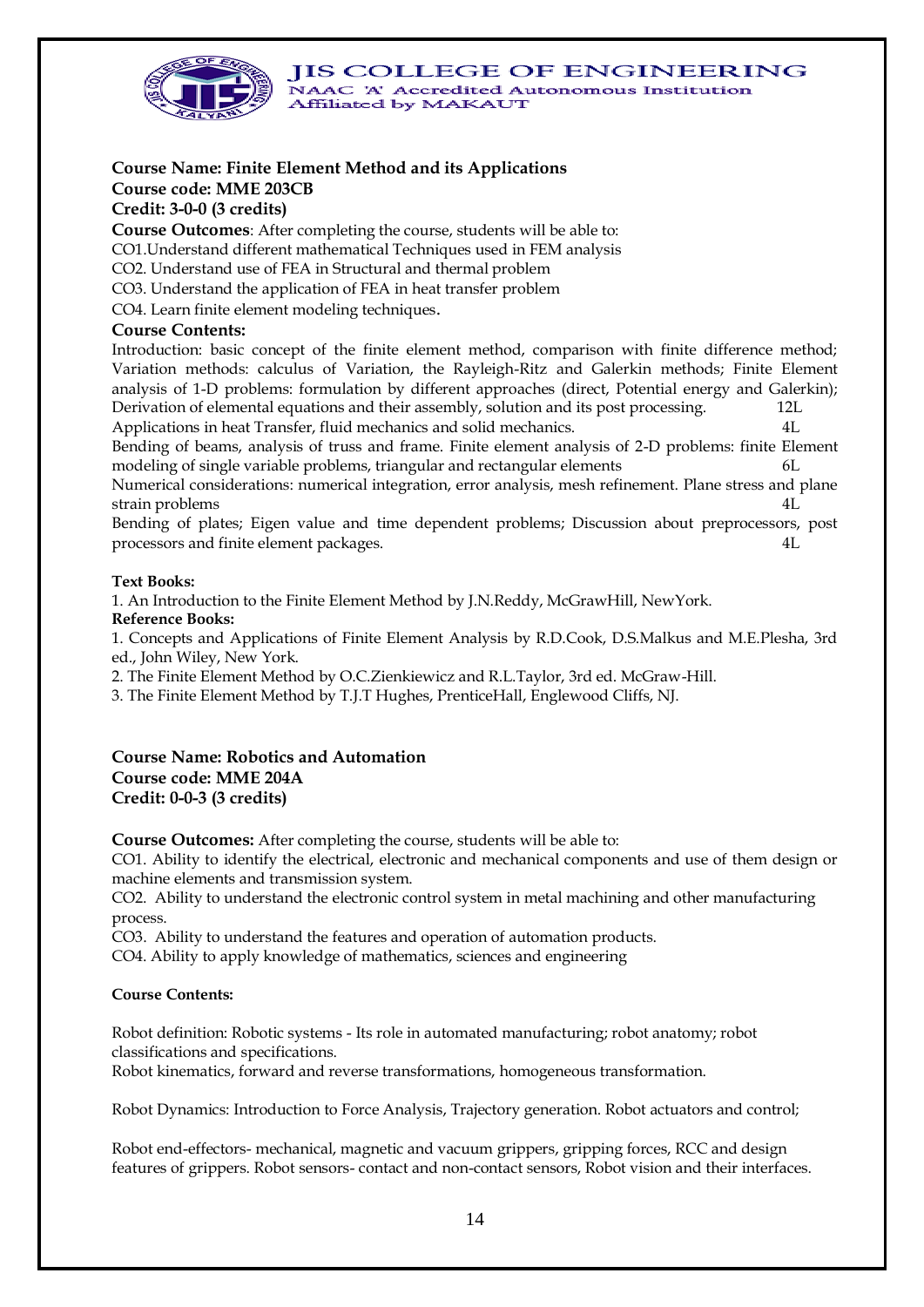

Robot languages and programming techniques. Applications of robots in materials handling, machine loading/unloading, inspection, welding, spray painting and finish coating, and assembly, etc. Economic performance and evaluation strategies, Robot installation and planning. Safety features

Analysis of Industrial Robots, Accuracy & Repeatability, System Architecture & AGV, Artificial Intelligence & Expert Systems, Factory/ Process Automation, Factories of Future.

#### **Text Book :**

1."Robotic Technology & Flexible Automation" by S.R. Deb, Tata Mcgraw-hill

#### **Reference Book:**

1."Automation, Production Systems and CIM" by M.P. Groover, Prentice Hall of India. "Introduction to Robotics"- J.J. Craig, Addison-Wesley.

2. "Fundamentals of Robotics Analysis and Control"- R.J. Schilling, Prentice Hall of India.

3. "Analytical Robotics and Mechatronics", W. Stadler, McGraw Hill Book Co.

4. "Foundations of Robotics Analysis and Control"- T. Yoshikawa, Prentice Hall of India.

5.. "Robotics for Engineers"- Y. Koren, McGraw-Hill Book Company, New York.

6. "Industrial Robots and Computer Integrated Manufacturing"- S. Kumar, Oxford & IBH Publishing Co. Ltd.

7. "Automation, Production Systems, and Computer-Integrated Manufacturing" - M.P. Groover, Prentice Hall of India.

#### **Course Name: Operation Research**

#### **Course code: MME 204B**

#### **Credit: 0-0-3 (3 credits)**

**Course Outcomes:** After completing the course, students will be able to:

CO1. Students should able to apply the dynamic programming to solve problems of discreet and continuous variables.

CO2. Students should able to apply the concept of non-linear programming

CO3. Students should able to carry out sensitivity analysis

CO4. Student should able to model the real world problem and simulate it.

#### **Course contents**

Unit-I Optimization Techniques, Model Formulation, models, General L.R Formulation, Simplex Techniques, Sensitivity Analysis, Inventory Control Models

Unit-II Formulation of a LPP - Graphical solution revised simplex method duality theory dual simplex method - sensitivity analysis - parametric programming

Unit-III Nonlinear programming problem -Kuhn-Tucker conditions min cost flow problem max flow problem CPM/PERT

Unit-IV Scheduling and sequencing single server and multiple server models - deterministic inventory models - Probabilistic inventory control models - Geometric Programming

Unit-V Competitive Models, Single and Multi-channel Problems, Sequencing Models, Dynamic Programming, Flow in Networks, Elementary Graph Theory, Game Theory Simulation.

#### **Text Books:**

1. H.A. Taha, Operations Research, An Introduction, PHI, 2008

2. H.M. Wagner, Principles of Operations Research, PHI, Delhi, 1982.

#### **Reference Books:**

1. J.C. Pant, Introduction to Optimisation: Operations Research, Jain Brothers, Delhi, 2008

2. Hitler Libermann Operations Research: McGraw Hill Pub. 2009

3. Pannerselvam, Operations Research: Prentice Hall of India 2010

4. Harvey M Wagner, Principles of Operations Research: Prentice Hall of India 2010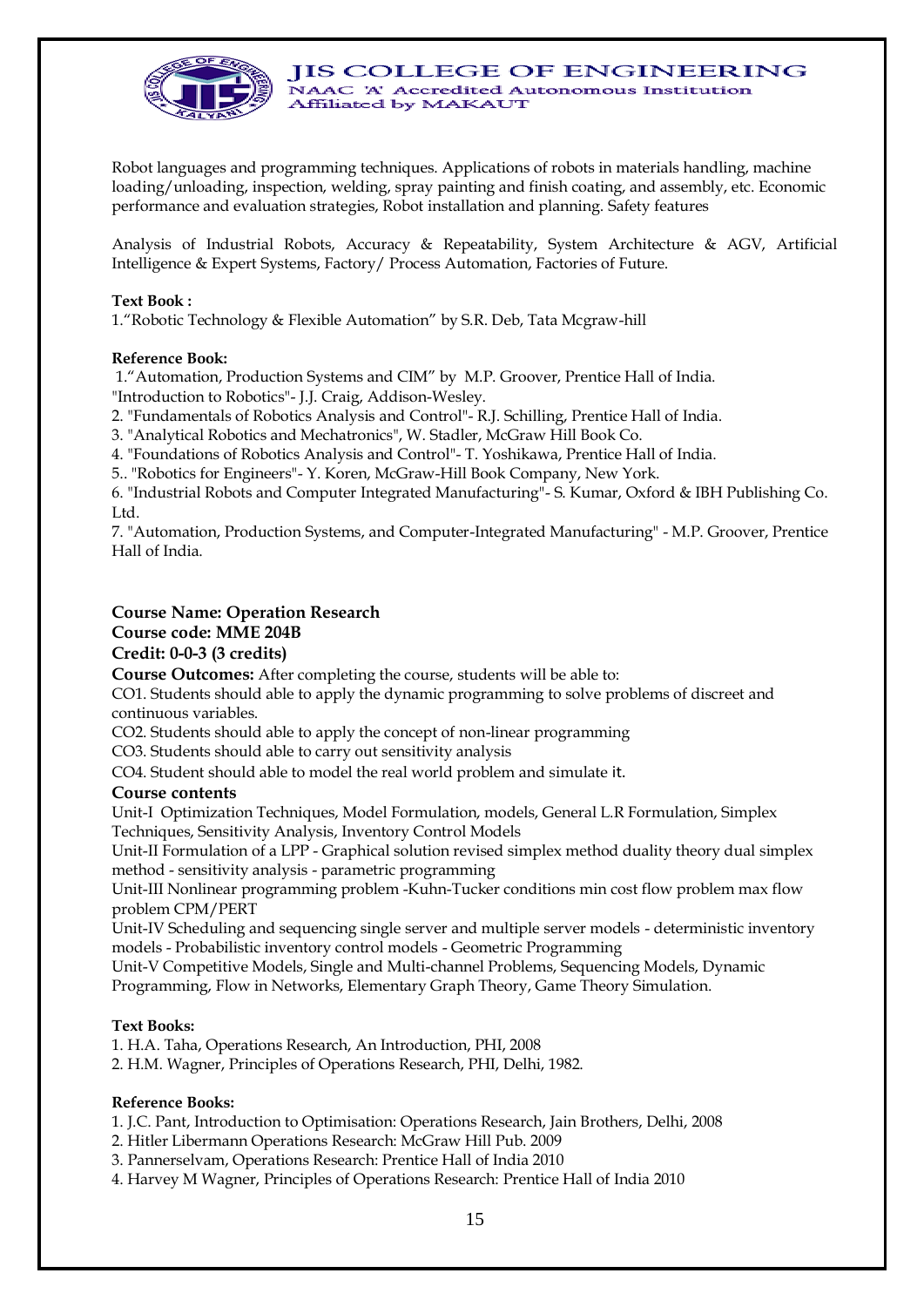**JIS COLLEGE OF ENGINEERING** 



NAAC 'A' Accredited Autonomous Institution Affiliated by MAKAUT

# **Course Name: Manufacturing Support Systems Course code: MME 204C Credit: 3-0-0 (3 credits)**

**Course Outcomes:** After completing the course, students will be able to: CO1. Understand basic foundation in computer aided design / manufacturing CO2. Assessment of degree and level of automation CO3. Understand concept of Group Technology, FMS and CIM CO4. Knowledge about various components of automation like sensors, actuators, PLC and advanced industrial automation

# **Course Contents:**

Product Design, CAD, CAM, CIM, Quality Function Deployment (QFD), Process Planning & Concurrent/Simultaneous Engineering. Production Planning & Control Systems (PPC, JIT, MRP)

#### **Text Books**:

1. Automation, Production Systems and CIM" by M.P. Groover, Prentice Hall of India. 2 CAD / CAM by P. N.Rao, TMH

## **Course Name: Advanced manufacturing Lab-I Course code: MME 291 Credit : 0-0-4 (2 credits) Course Contents:**  Design of components of machine tools, cutting tool, other tooling, metal working processes, etc.

Stress analysis of components of machine tools, cutting tool, other toolings, metal working processes, etc. under different types of loading conditions using standard software such as ANSYS, etc.

Designing for New Product Development.

### **Course Name: Advanced Control Lab-II Course code: MME 292 Credit: 0-0-4 (2 credits)**

## **Course Contents:**

1. Study of hydraulic, pneumatic and electro-pneumatic circuits.

2. Study the control behavior of five axis Robot using software.

- 3. Study the numerical simulation on CNC machining using MTAB software.
- 4. Study of PLC and its applications.
- 5. Modeling and analysis of basic hydraulic, pneumatic and electrical circuits using software
- 6. Study of various types of transducers

#### **Course Name: Mini Project Course code: MME293 Credit: 0-0-4 (2 credits) Course Contents:**

Mini Project would be to do some preliminary works that would lead to the detailed project work spanning over Semester III and IV. Related to the same, the Seminar would be based on literature review on some emerging areas related to this course and the preliminary works done on the mini project.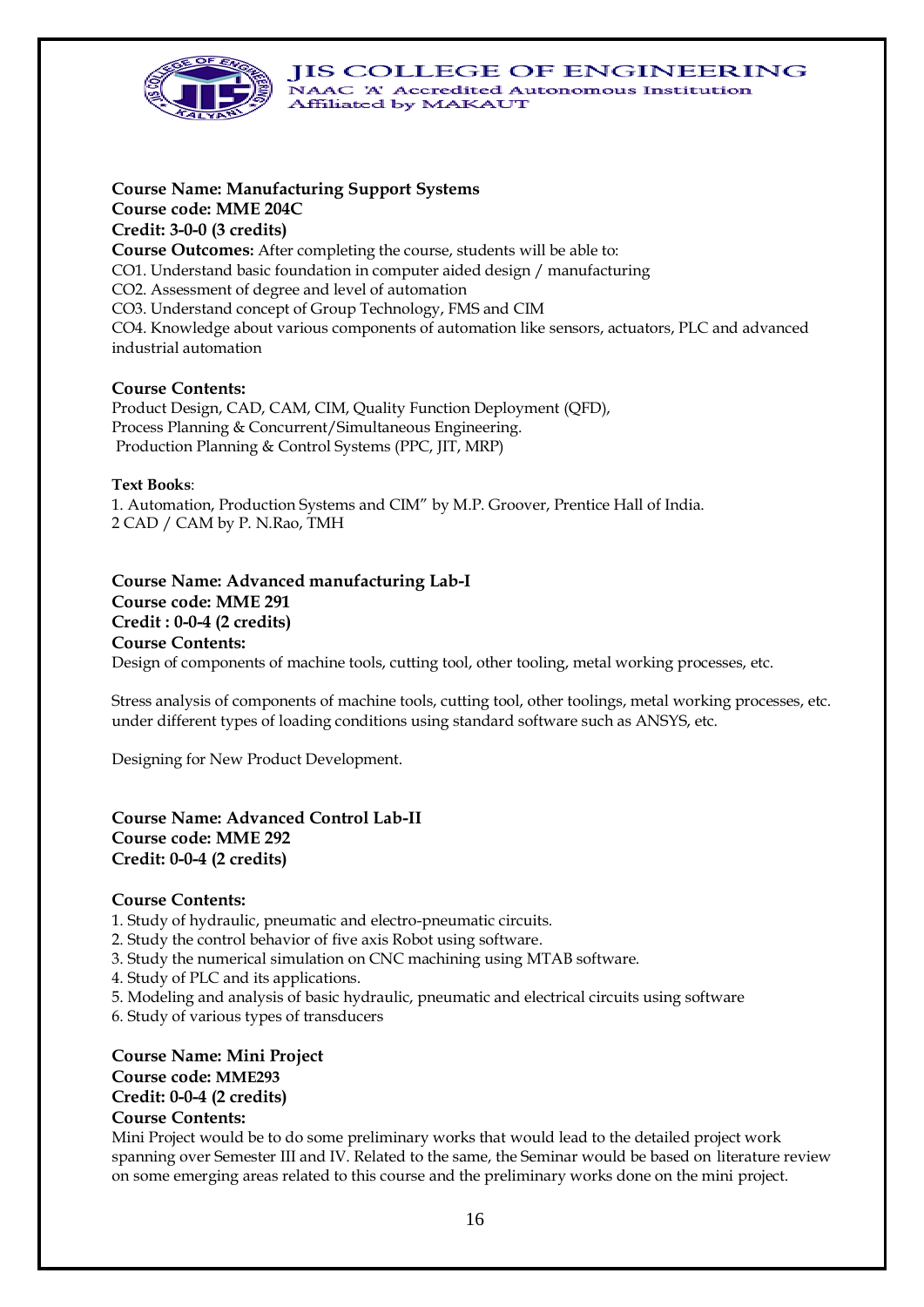

Seminar presentation would be made by an individual student, and a report would have to be submitted by each student separately.

**Course Name: Audit course Course code: MME206 Credit: 0-0-4 (2 credits)**

#### **Audit course 1 & 2**

1. English for Research Paper Writing

- 2. Disaster Management
- 3. Sanskrit for Technical Knowledge
- 4. Value Education
- 5. Constitution of India
- 6. Pedagogy Studies
- 7. Stress Management by Yoga
- 8. Personality Development through Life Enlightenment Skills.

#### **Semester - III**

# **Course Name: Reverse Engineering Course code: MME 301A Credit: 3-0-0 (3 credits)**

**Course Outcomes:** After completing the course, students will be able to:

CO1. Understand basic concept of Re-Engineering & Robust Engineering

CO2. Quality Assessment of Robust Design, Safety, Green Engineering.

CO3. Apply the Knowledge Recycling materials, reducing the energy consumption and packaging in final product

#### **Course Contents:**

Reverse Engineering, Re-Engineering & Robust Engineering and comparison with Forward Engineering. TAGUCHI's CONCEPT OF QUALITY, Signal to Noise Ratio (S/N ratio) in Robust Design, Safety. Green Engineering, Reducing the toxicity of raw materials used in production, reducing energy consumption during the manufacturing process.

Recycling materials and scrap, reducing the amount of packaging in final product.

"LEED" (Leadership in Energy & Environment Design)

#### **Text Books:**

1. Automation, Production Systems and CIM by M.P. Groover, Prentice Hall of India.

2. Reverse Engineering, By Raja, Vinesh Fernandes.

3. Reversing- Secrets of Reverse Engineering by Elad Eilam.

# **Course Name: Supply Chain Management**

# **Course code: MME 301B**

# **Credit: 3-0-0 (3 credits)**

**Course Outcomes:** After completing the course, students will be able to:

CO1. Understand fundamental supply chain management concepts.

CO2. Apply knowledge to evaluate and manage an effective supply chain.

CO3. Understand the foundational role of logistics as it relates to transportation and warehousing.

CO4. Analyze and improve supply chain processes.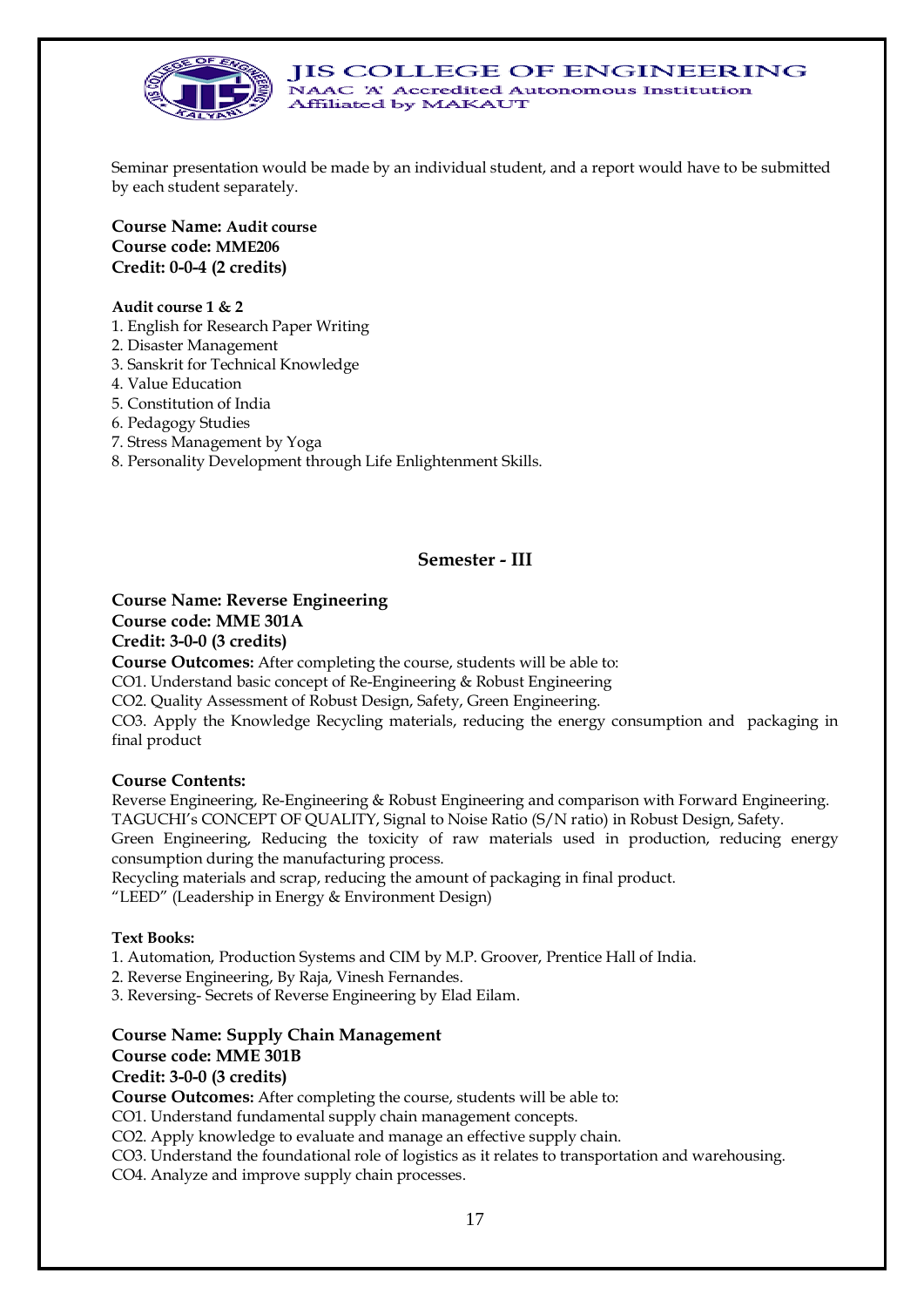

# **Course Contents:**

INTRODUCTION:

Role of Logistics and Supply chain Management: Scope and ImportanceEvolution of Supply Chain Decision Phases in Supply Chain - Competitive and Supply chain Strategies Drivers of Supply Chain Performance and Obstacles.

SUPPLY CHAIN NETWORK DESIGN:

Role of Distribution in Supply Chain, Factors influencing Distribution network design, Design options for Distribution Network Distribution Network in PracticeRole of network Design in Supply Chain,

Framework for network Decisions.

LOGISTICS IN SUPPLY CHAIN:

Role of transportation in supply chain, factors affecting transportations decision, Design option for transportation network, tailored transportation, Routing and scheduling in transportation.

## SOURCING AND COORDINATION IN SUPPLY CHAIN:

Role of sourcing supply chain supplier selection assessment and contracts- Design collaboration sourcing planning and analysis - supply chain co-ordination - Bull whip effect – Effect of lack of co-ordination in supply chain and obstacles – Building strategic partnerships and trust within a supply chain. SUPPLY

#### CHAIN AND INFORMATION TECHNOLOGY:

The role IT in supply chain- The supply chain IT frame work Customer Relationship Management – Internal supply chain management – supplier relationship management – future of IT in supply chain – E-Business in supply chain.

Books:

1. Sunil Chopra, Peter Meindl and Kalra, "Supply Chain Management, Strategy, Planning, and Operation", Pearson Education

2. Jeremy F.Shapiro, "Modeling the Supply Chain", Thomson Duxbury

3. Srinivasan G.S, "Quantitative models in Operations and Supply Chain Management", PHI,

4. David J.Bloomberg , Stephen Lemay and Joe B.Hanna, "Logistics" PHI

5. James B.Ayers, "Handbook of Supply Chain Management", St.Lucle press

# **Course Name: Project management**

## **Course code: MME 301C**

**Credit: 3-0-0 (3 credits)**

**Course Outcomes:** After completing the course, students will be able to:

CO1. Understand project characteristics and various stages of a project.

CO2. Analyze the learning and understand techniques for Project planning, scheduling and Execution Control.

CO3. Understand the Project Procurement, and productivity.

CO1. Apply Decision making theories under certainty, risk, uncertainty and competitive situations

## **Course Contents:**

Project Definition: Venture analysis, Project management Features;

Project organization design; Operation planning and resource allocation; Plant location analysis models; Project scheduling; Gantt charts;

Analysis of project networks - PERT and CPM. Scheduling under Resources constraint, Cash scheduling to multi-projects situation Project

Monitoring and control aspects; Decision making theories in Management under certainty, risk, uncertainty and competitive situations;

Applications of the methodologies and formulations in such project decision making problem solutions; Project capital, cost estimation;

Breakeven Analysis, Cost Benefit Analysis; Profitability Analysis, Commercial and notional profitability.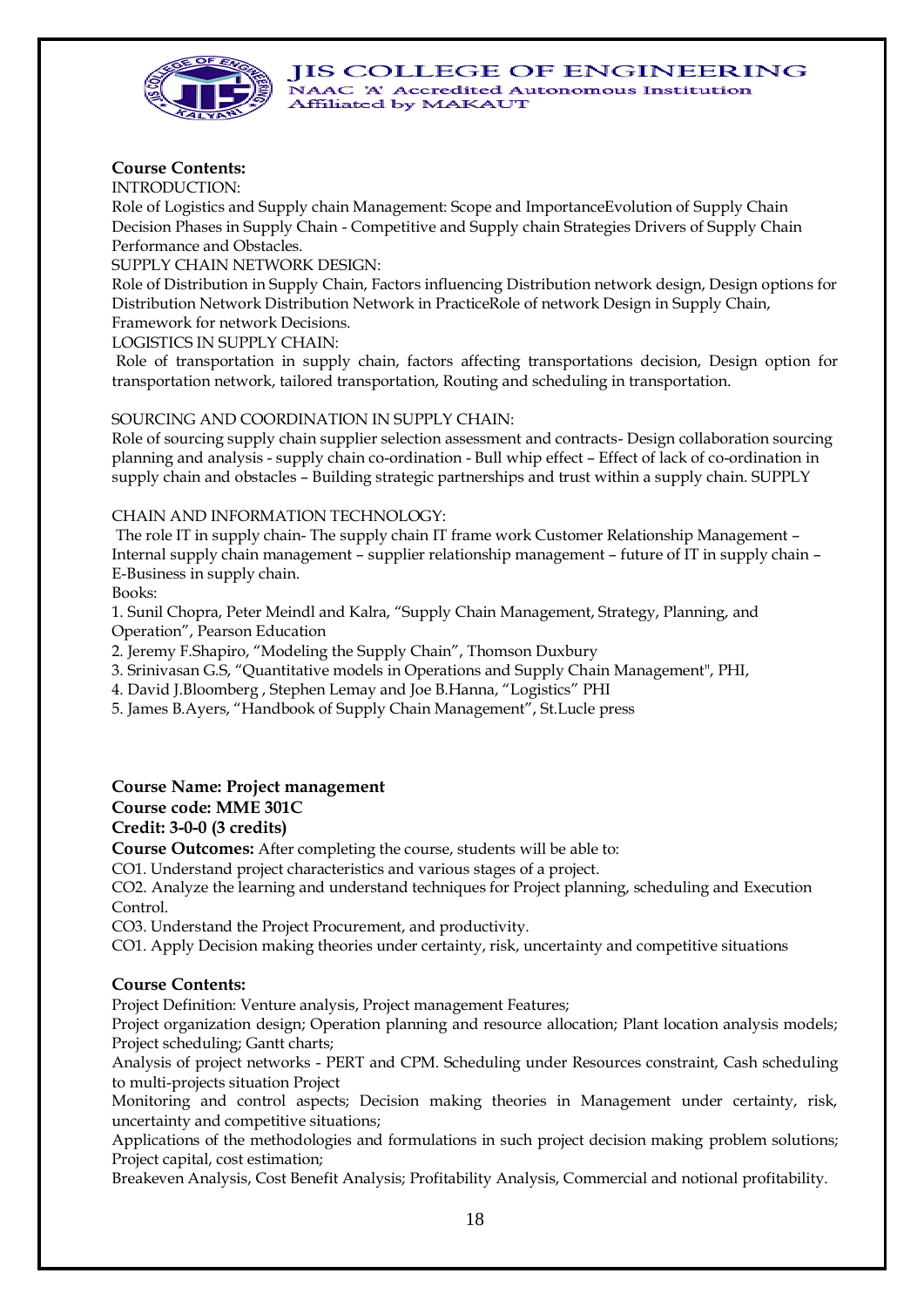

Project Engineering, procurement, storage and construction functions and other related management problems; Project wind up and

**JIS COLLEGE OF ENGINEERING** 

NAAC 'A' Accredited Autonomous Institution

Technological obsolescence; Computer aided Project Management.

#### **Text book:**

**1.** Project Management by R.Panneerselvam and P.Senthil kumar

#### **References book:**

- 1. Operations Research An Introduction by Taha
- 2. Principles of Operations Research with Applications to Managerial Decision by Wagner.

Affiliated by MAKAUT

**Course Name: Tribology and Terotechnology Course code: MME 302A Credit: 3-0-0 (3 credits) Course Outcomes:** After completing the course, students will be able to: CO1. Understand of friction, lubrication, and wear processes. CO2. Analyze tribological processes. CO3. Knowledge in Maintenance management systems and Terotechnology. CO4.Apply various Replacement and Inspection decision models for maximizing profit and minimizing downtime.

#### **Course Contents:**

Friction, wear & Lubrication as a system Terotechnology aspects affecting Tribo Characteristics Tribo-analysis at different hostile & hazardous environment Theories of Friction, Wear & Lubrication Control of Tribo-aspects using different interfacial separators

#### **Text books:**

A Text Book of Tribology & Terotechnology by Dr. D.K. Biswas & Dr. U. Bandyopadhyay, Tech International, 2010

#### **Reference Books:**

1. Introduction to Tribology of Bearings by B. C. Majumder, AHW 2. Tribology by J. Halling, Bowden & Tabor

**Course Name: Cryogenic Engineering Course code: MME 302B Credit: 3-0-0 (3 credits)**

**Course Outcome:** After completing the course, students will be able to:

CO1. Understand the principles cryogenics systems

CO2. Remember the applications of cryogenic systems

CO3. Analyze performance of cryogenics gas liquefaction system

CO4. Evaluate material properties at cryogenic temperature

#### **Course Contents:**

Development Techniques of Cryo-Tribo –Vacuum Chamber For Mechanical Treatment of Materials at Hazardous Environment, Material Behaviuor at High Pressure and cryogenic temperature, Design & Fabrication of tribotesting chamber at hostile environment for Spatial requirements.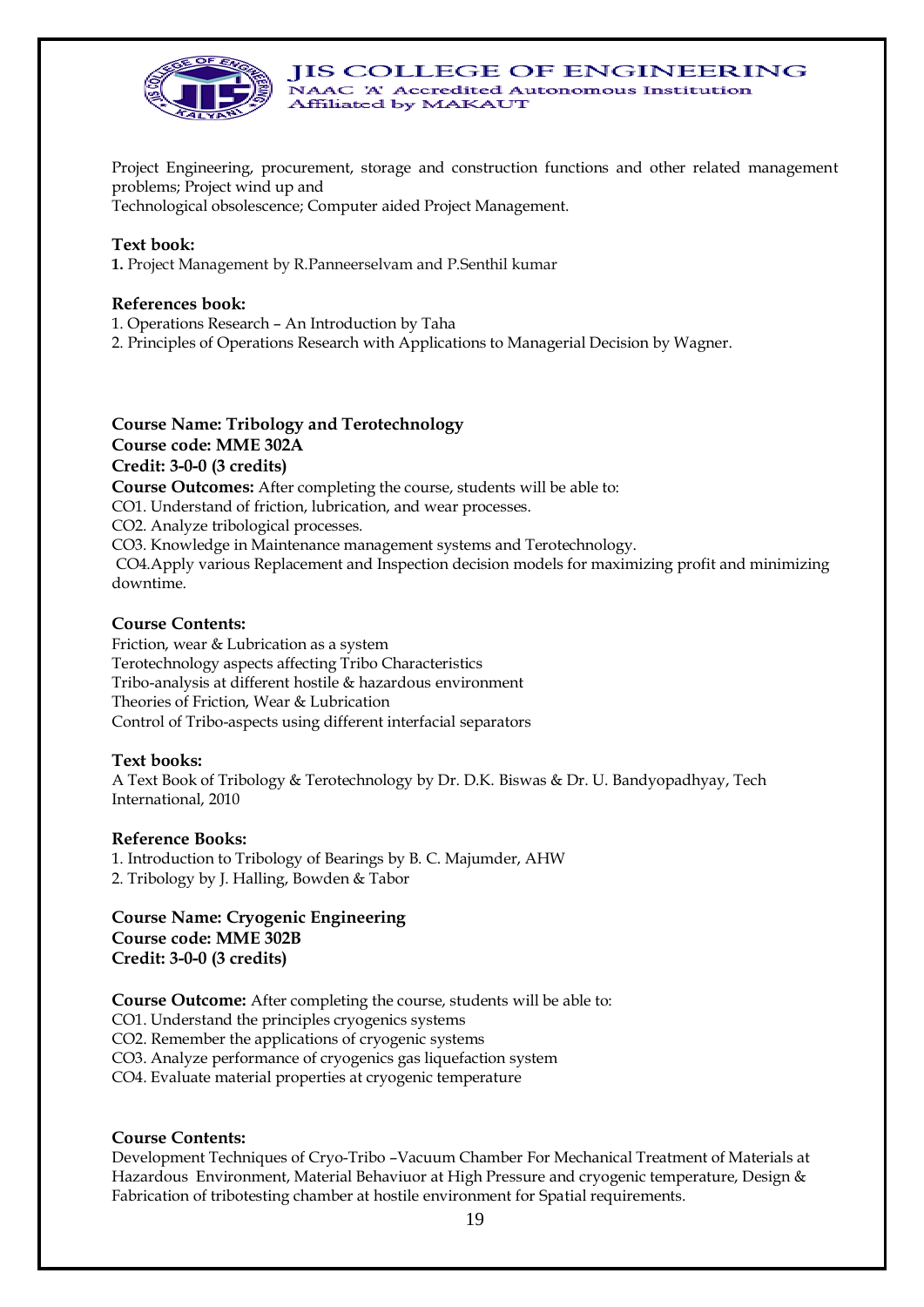

#### **Text books:**

- 1. Cryogenic Engineering by Russel B Scott
- 2. Cryogenic Engineering by Joseph H Bell
- 3. Cryogenic Engineering by Thomas H Flynn..
- 4. Cryogenic Heat Transfer by Randall F. Barron
- 5. Cryogenic systems by Randall F. Barron.
- 6. Fundamental of Process Engineering by V. Kovan

# **Course Name: Nano-Technology and Nano-Materials Course code: MME 302C**

## **Credit: 3-0-0 (3 credits)**

**Course Outcomes:** After completing the course, students will be able to:

CO1. Explain methods of fabricating nanostructures.

CO2. Relate the unique properties of nano-materials to the reduce dimensionality of the material.

CO3. Describe tools for properties of nanostructures.

CO4. Discuss applications of nano-materials and implication of health and safety related to nanomaterials.

#### **Course Contents:**

#### **Unit – I**

Introduction, Properties of materials & nanomaterials, role of dimensions in nanomaterials. Quantum Confinement, Size Quantization, three Dimensional System (Bulk), Two Dimensional System (Nanostructured Plane), One Dimensional System (Quantum Wire), Zero Dimensional System (Quantum Dots), Varieties of Quantum Dots. 6L

#### **Unit – II**

Fabrication of Nanomaterials by Physical Methods: -Inert gas condensation, Arc discharge, RFplasma, Plasma arc technique, Ion sputtering, Laser ablation, Laser pyrolysis, Ball Milling, Molecular beam epitaxy, Chemical vapour deposition method and Electro deposition.

Chemical Routes for Synthesis of Nanomaterials: Chemical precipitation and co-precipitation; Metal nanocrystals by reduction, Sol-gel synthesis; Microemulsions or reverse micelles, myle formation; Solvothermal synthesis; Thermolysis routes, Microwave heating synthesis; Sonochemical synthesis; Electrochemical synthesis; ,Photochemical synthesis, Synthesis in supercritical fluids 8L

#### **Unit – III**

Nanocomposites: An Introduction: Types of Nanocomposite (i.e. metal oxide, ceramic, glass and polymer based); Core-Shell structured nanocomposites Superhard Nanocomposite: Synthesis, applications and milestones. 4L

#### **Unit–IV**

Nanopolymers: Preparation and characterization of diblock Copolymer based nanocomposites, Nanoparticles polymer ensembles; Assembly of polymer-Nanoparticles composite material; Fabrication of polymer-mediated organized Nanoparticles assemblies; Applications of Nanopolymers in Catalysis.

6L

#### **Unit–V**

Metal Nanoparticles: Size control of metal Nanoparticles and their characterization; Study of their properties: Optical, electronic, magnetic; Surface plasmon band and its application; Role in catalysis, Alloy Nanoparticles, Stabilization in Sol, Glass, and other media, Change of bandgap, Blueshift, Colour change in sol, glass, and composites, Plasmon Resonance. 6L

#### **Text books:**